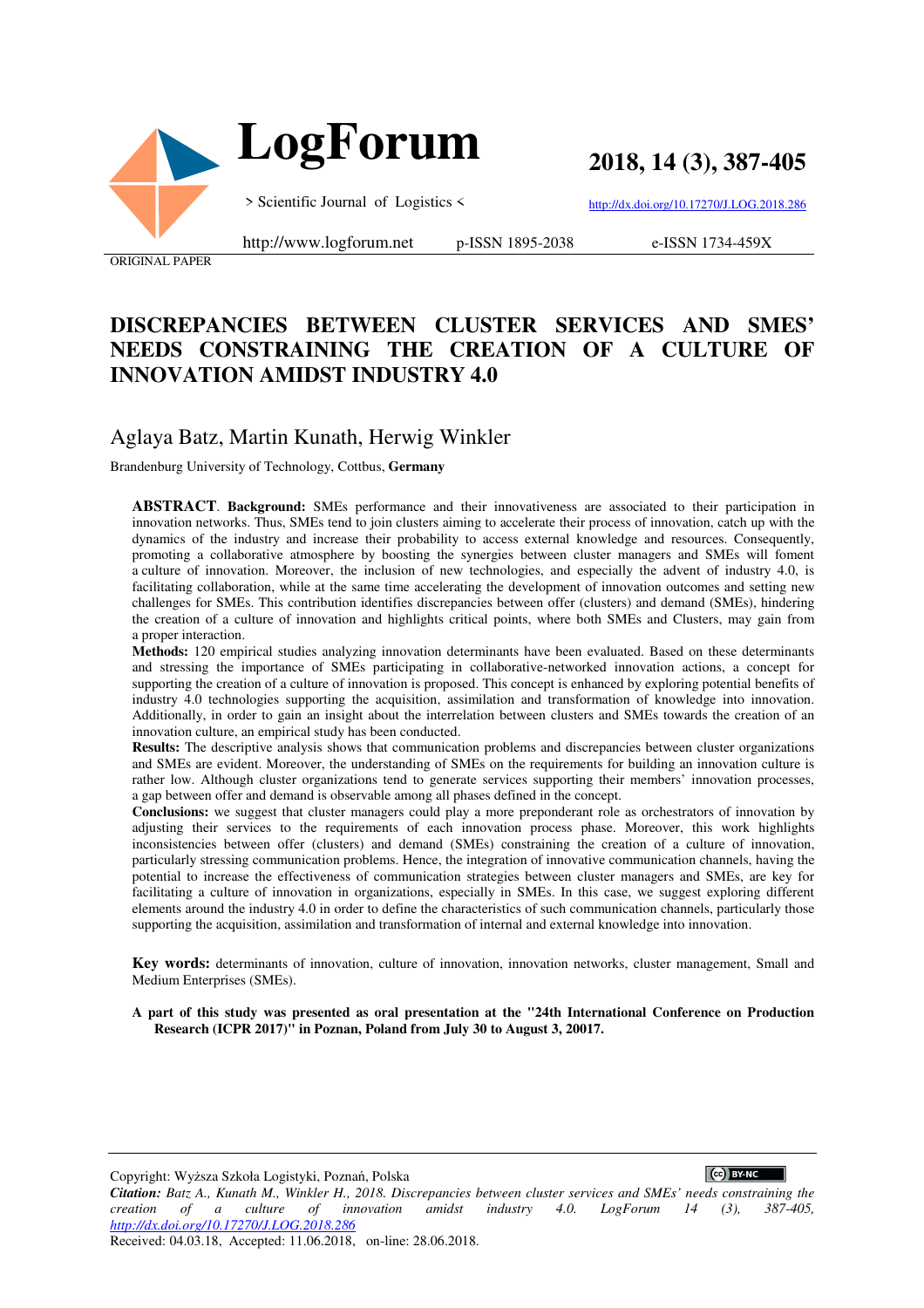# **INTRODUCTION**

Most organizations are intrinsically motivated to undergo innovation, since it gives them the possibility to augment their performance and retain their competitive advantage [Rosenbusch et al. 2011]. Nonetheless, although SMEs tend to take part more frequently on radical innovation than their counterparts [Dougherty, Hardy 1996], different studies have shown that generally their participation in innovation actions is hampered by their lack of financial resources, limited opportunities to recruit skilled workers, deficient monitoring structures, scarce access to new technology, lack of external partners opportunities and small portfolios for their innovation [Rammer et al. 2009]. Besides lacking on resources to perform the activities related to innovation, SMEs rarely line up their internal structures to reduce risks and avoid failure in the medium and long term. Moreover, most SMEs do not follow a systematic innovation process and struggle structuring their actions [O'Regan et al. 2006].

Hence, especially for SMEs, cooperation strategies are often the only possibility to overcome their deficiencies towards innovation and become part of global value chains [Zeng et al. 2010]. Literature in this regard shows a positive correlation between SMEs' innovation performance, innovation efficiency and their innovativeness to be associated to SMEs participation in innovation networks [Bougrain, Haudeville 2002, Gronum et al. 2012]. Thus, aiming to accelerate their process of innovation, catch up with the dynamics of the industry and increase their probability to access external knowledge and resources, organizations tend to make formal alliances with peers and clusters [Donnet et al. 2010, Rosenbusch et al. 2011].

Moreover, collaborative innovation networks are gaining relevance since innovation is closely linked to the management of internal and external knowledge [Cassiman, Veugelers 2006, Tsai 2001, Purcell, Mcgrath 2013]. Hence, procuring to improve communication channels between different agents holding valuable knowledge could ignite and at the same time accelerate the innovation process. In this regard, the 'industry 4.0' strategy is setting new challenges for organizations, while at the same time facilitating and supporting the innovation process and strengthening a culture of innovation inside organizations [Baum 2013, Kreutzer, Land 2016]. Particularly, the literature discusses that technologies and methods associated with the strategy industry 4.0 e.g. Cyber-Physical Systems (CPS), Big Data Analysis, Machine learning; could help to capitalize internal and external knowledge not only to reinforce operational processes, but also to ignite and fortify the process of innovation [Baum 2013, Kieninger et al. 2015, Henning 2013].

Consequently, this contribution will be focused on identifying and analyzing the activities fashioning this 'formal interaction' between cluster managers and SMEs that could ignite a Culture of Innovation (CI). Moreover, we explore technologies and methodologies associated with the 'industry 4.0' strategy that could support not only the interaction between SMEs and cluster managers, but also that could facilitate the participation of SMEs in collaborative-networked actions. Hence, this paper identifies: (1) the discrepancies, between offer (clusters) and demand (SMEs), hindering the creation of a culture of innovation, (2) industry 4.0 technologies supporting the interaction between agents, particularly those interactions involving the generation, assimilation and transformation of knowledge, and (3) critical points, where both SMEs and clusters, may gain from a proper interaction.

# **CHARACTERISTICS OF A CULTURE OF INNOVATION**

## **Defining the culture of innovation**

The culture of innovation refers to the definition and implementation of strategies helping organizations to continuously develop capabilities and improve their structures towards innovation [Ahmed 1998]. It sees the innovation process as a holistic process,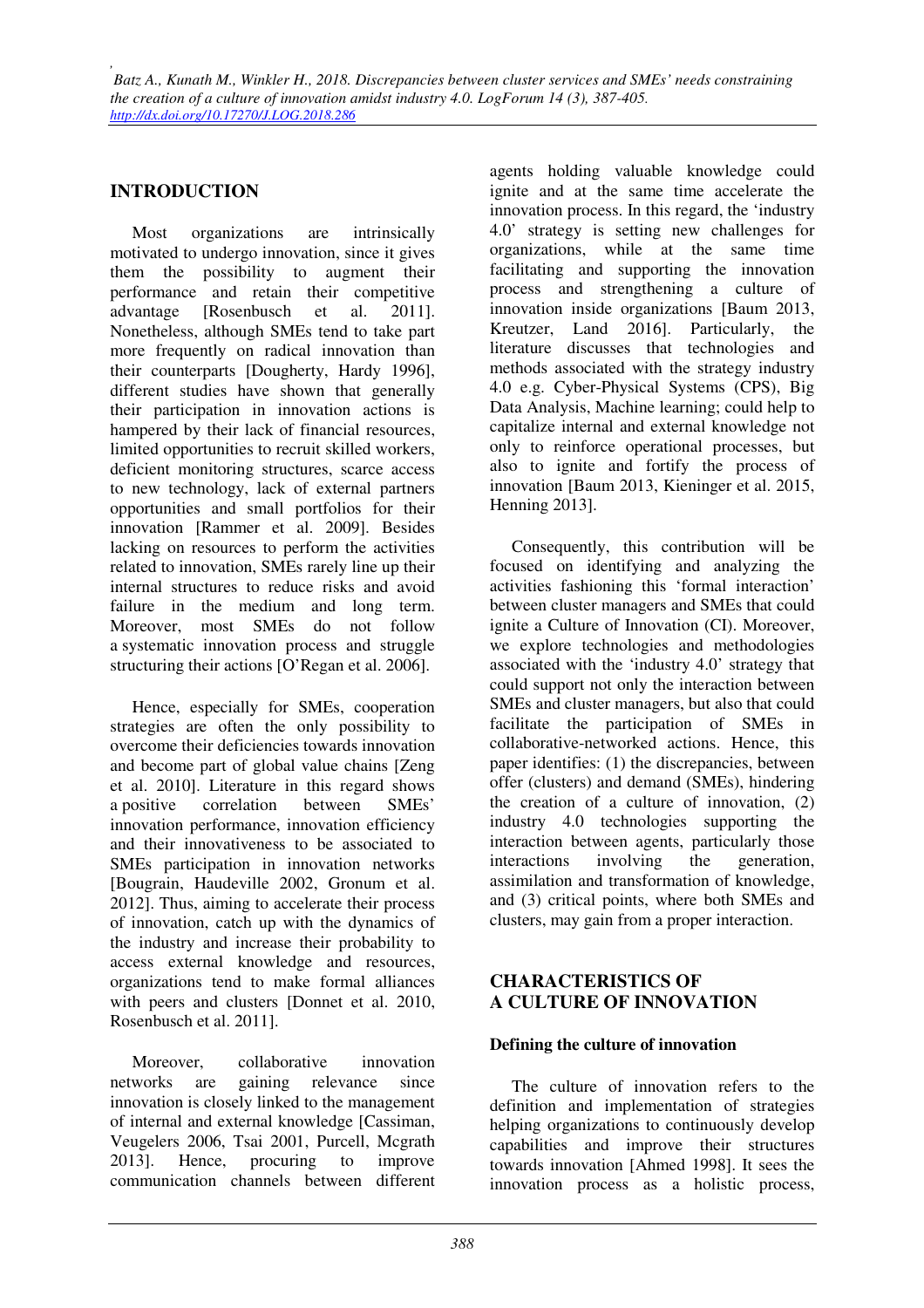enrooted in all structures of the organization. As a consequence, organizations having a culture of innovation are oriented to relentlessly acquire, assimilate, transform and exploit knowledge. Hence, those actions towards building the culture of innovation have to be carefully enforced, since they may either facilitate or constrain the learning abilities of the organization and thus its innovation capacity [Brettel et al. 2015]. Thus, organizations willing to excel at innovation, and moreover, at creating an innovation culture, should start by setting and adjusting their structures and goals towards developing capabilities that allow them to continuously undergo innovation actions [Ahmed 1998, Rosenbusch et al. 2011].

#### **The innovation process as the main body towards the operationalization of the culture of innovation**

Organizations following a defined innovation process tend to accelerate the generation of new products and become able to evaluate and select those ideas in the early

stages with few probabilities of success [Barczak et al. 2009, Manion and Cherion 2009]. However, although innovation models portrayed in the literature are providing guidelines to operationalize the process of innovation, they should be adjusted and customized each time the organization is confronted with an innovation action [Gassmann et al. 2010]. Moreover, some studies have shown that combining or adding different strategies to the innovation process increases their rate of innovation success [Barczak et al. 2009, Manion and Cherion 2009]. The formalization of customized strategies is even more relevant for organizations taking part on collaborative innovation, since the complexity of the innovation increases due to the participation of different organizations [Rammer et al. 2009, Meroño-Cerdan, López-Nicolas 2013]. Hence, organizations are obliged to adjust their structures towards operationalizing their innovation actions, but also they are compelled to define additional strategies to cope with the strain of knowledge and better leverage the capabilities brought by their partners.

| Identification of the                                          | Identification of internal or external problems or opportunities about which                                           |
|----------------------------------------------------------------|------------------------------------------------------------------------------------------------------------------------|
| problem and idea                                               | the organization wants to generate ideas to solve the problem or capture the                                           |
| generation                                                     | opportunity                                                                                                            |
| Concept generation<br>and implementation<br>strategies         | Development of a customized concept for solving the identified problem and<br>giving structure to the selected idea(s) |
| Research and<br>development to build<br>up the defined concept | Experimentation and pilotage of the noteworthy idea(s) to test how well they<br>work on practice                       |
| Introduction to the                                            | Definition of the commercialization strategy for supporting the introduction                                           |
| context                                                        | and dissemination of the innovation(s)                                                                                 |

Fig. 1. Phases of the innovation process and their main goals

The literature regarding innovation has shown that this operationalization can be achieved through the definition and achieved through the definition implementation of an innovation process [Cooper 1990; Barczak et al. 2009]. In order to acknowledge the most important phases organizations undergo towards the

operationalization of their innovation actions, 28 different innovation models were examined. The vast majority of models consider as main constructs: (1) Identification of the problem and idea generation; (2) Concept generation; (3) Research and development to build up the defined concept; and (4) Introduction to the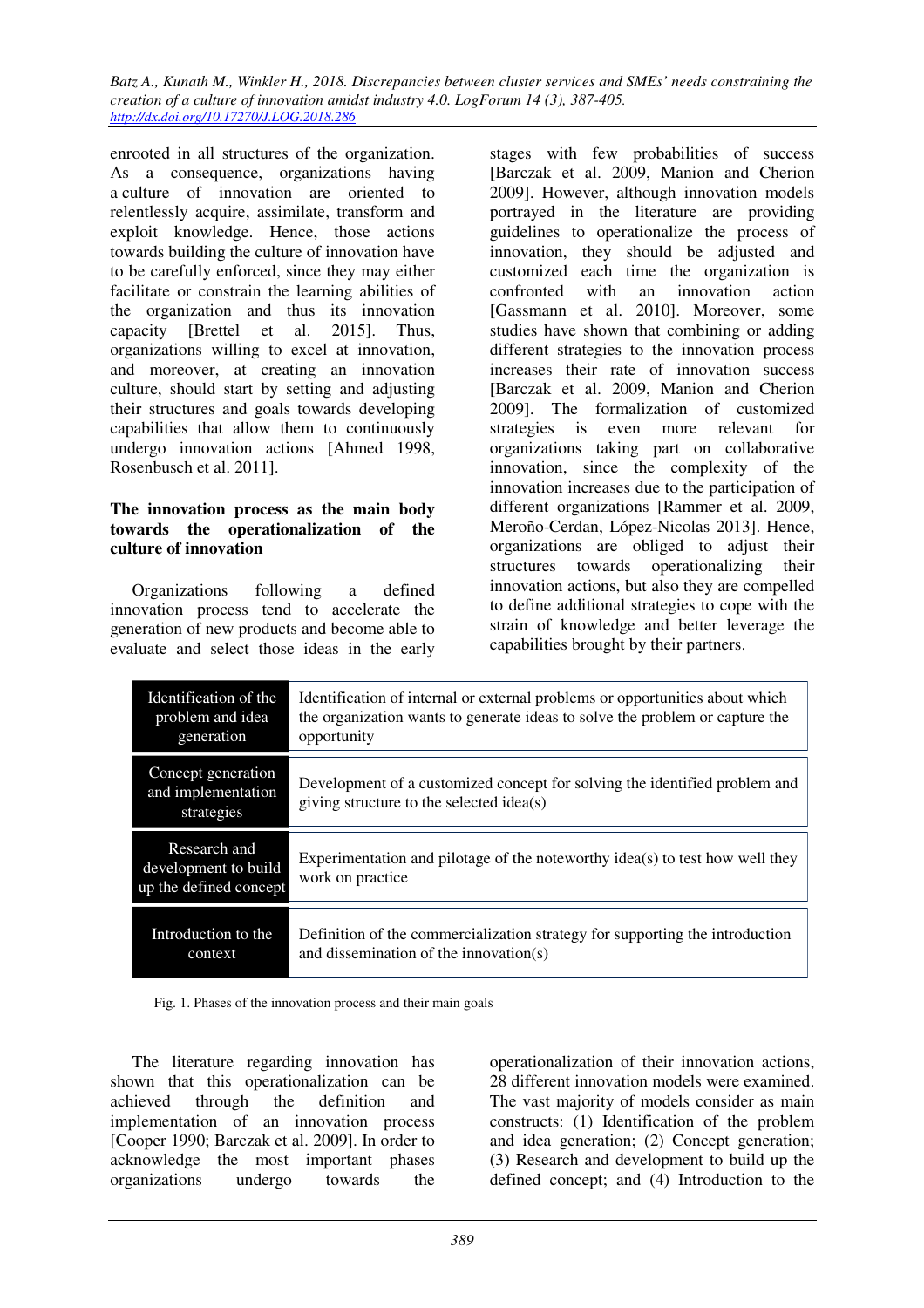context [Cooper 1990, Berkhout et al. 2006]. These phases are taken as the main body to operationalize the process of innovation and ignite the generation of a culture of innovation. Additionally, Fig. 1 summarizes the main goals for each phase of the process suggested by authors.

# **DETERMINANTS INFLUENCING THE CREATION OF A CULTURE OF INNOVATION IN SMALL AND MEDIUM ENTERPRISES**

#### **Characteristics of the literature analysis identifying determinants of innovation in SMEs**

Aiming to acknowledge the distinctive capabilities required from organizations wanting to improve their chances while undertaking innovation actions, a systematic literature review has been conducted. This analysis should permit the identification of the determinants that have the potential to foster or constrain innovation.

The combination between the words "motives or determinants or effects or drivers" and "innovation and Small and Medium Enterprises or SMEs" in the categories abstract, keywords or title were used to search for scientific articles on Web of Science and Science Direct databases. The results yielded 411 articles, of which 296 were from Web of Science and 115 from ScienceDirect correspondently. After a round of cleansing up the data due to irrelevance of title/abstract, publications not addressing empirical information, publications in languages other than English and screening of duplicates, 120 publications remained for qualitative assessment.

The qualitative assessment of the papers followed four steps: (1) the dependent and independent variables from the remaining publications were identified; (2) the independent variables were characterized to recognize their positive and negative impact over the dependent variable; (3) the dependent variables were categorized based on the

measurement goal sought by the authors and finally (4) a membership categorization analysis was carried out to look after those determinants (independent variables) positively and negatively affecting the<br>absorptive capacity and innovation absorptive capacity and innovation performance of organizations, particularly SMEs (dependent variable) [Fitzgerald 2015].

#### **Current drivers and constraints for SMEs developing innovation traits**

As previously discussed, organizations are aware of the benefits of gaining innovation capabilities and turning their structures to be more innovation-oriented. Nonetheless, organizations tend to be hesitant to generate innovation traits mainly because of the costs and risks associated with them [Schmiele 2012, Madrid-Guijarro et al. 2009]. This behavior is more prolonged in SMEs, where their workforce is ingrained in the daily operative process, leaving slightly room to foster creativity and adopt business practices towards innovation [Meroño-Cerdan, López-Nicolas 2013, Nieves et al. 2016].

The membership categorization analysis carried out as part of the literature analysis allowed classifying the determinants into five categories favoring the process for creating the culture of innovation: (1) preconditions or firm characteristics and behavior towards innovation; (2) characteristics required for recognizing the problem and generating possible solutions; (3) concept generation and implementation strategies, learning and absorptive capacity; (4) Research and development to build up the defined concept; and (5) introduction to the context. Hence, Table 1 portrays the determinants of innovation that can affect positively or negatively the innovation process and consequently, the creation of a culture of innovation in SMEs. It is important to remark, that some of these determinants can be applicable in different phases of the process, however in an attempt to reduce redundancies most of the determinants were made explicit only in one phase.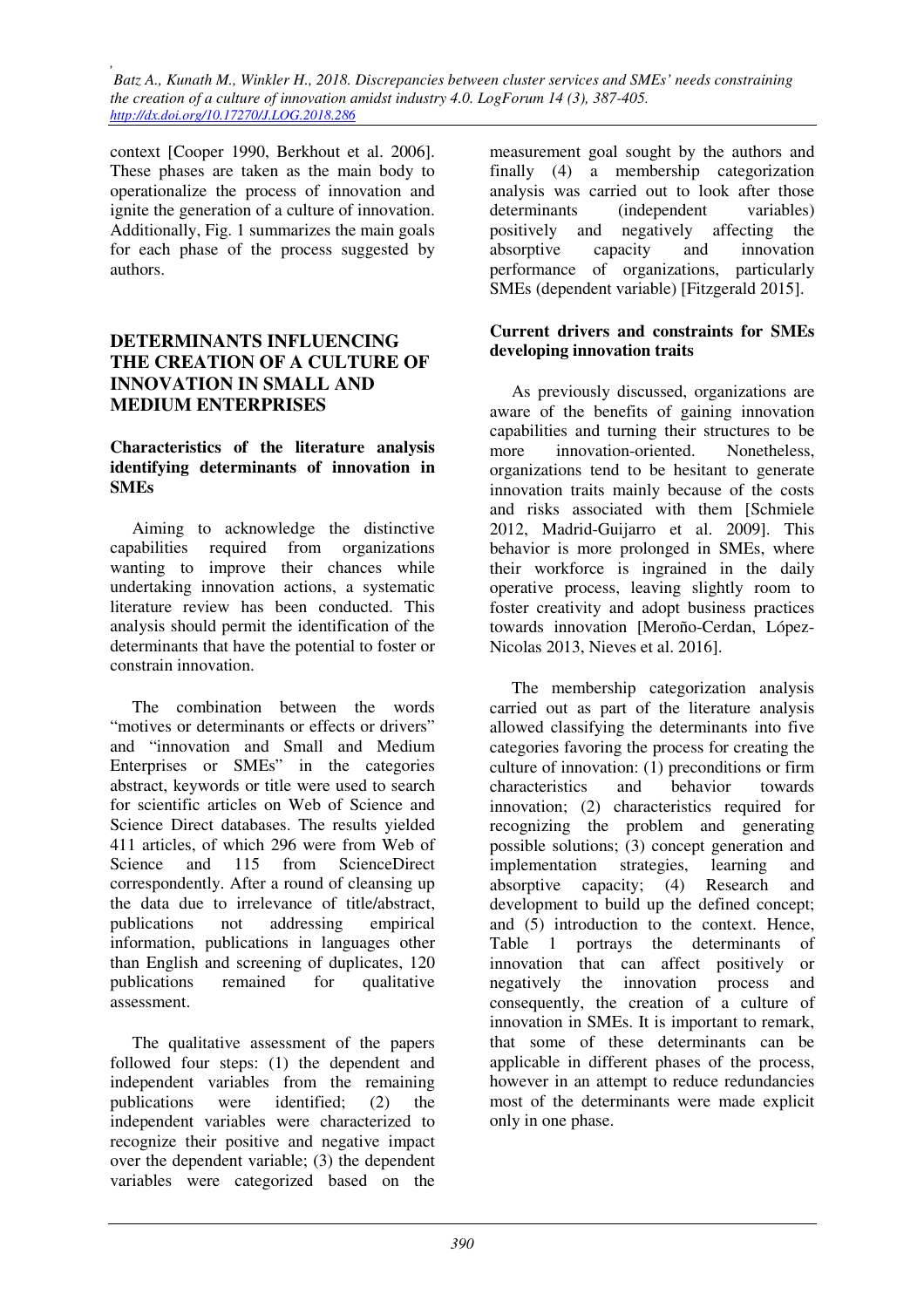Table 1. Determinants influencing positively and negatively the creation of a culture of innovation

#### Phase 1: Setting/Adjusting the conditions required to support innovation (preconditions)

- + Invest in generating a culture towards innovation
- + Risk-taking and strategic orientation towards innovation
- + Acquisition of external knowledge and technology
- + Market orientation and customer/suppliers involvement
- + Identification of and access to financial support
- + Higher educated workforce and support further development of their skills (technical and management)
- Innovation unfamiliarity, lack of innovation experience and negative attitude or perception towards innovation
- − Being passive or assuming a reactive rather than proactive position towards innovation
- − Limited initial technology resource and lack of specialized knowledge and technology
- Poor involvement of the management, dependence of the board and poor managers skill

− Hierarchical culture, lack of organizational flexibility and high process inertia

#### Phase 2: Identification of the problem and idea generation

- + Proximity advantage related to interaction with: suppliers, research institutions and consumers
- + Involvement of consultants and definition of activities for controlling and forecasting firms' results, new markets and business opportunities
- + Use of knowledge management strategies (communication flow) and promote resource integration
- + Foster idea management capabilities, monitoring competitors and include supplier and customer as a source of innovative ideas
- + Training programs on cooperation with external stakeholders and participation in collaborative projects
- + Participation in trade fairs, conferences and discussions with customers and other industry actors
- − Lack of an innovation strategy and proper information on industrial development and on market development
- − Neglect the work with universities and other research centers to build knowledge resources

#### Phase 3: Concept generation and implementation strategies

- + Training of personnel in innovation projects
- + Involvement of frontline employees
- + Formal internal and external research and definition of an structured innovation process
- + Frequency of research and development (innovation intensity and technological capability) and high interaction with research and development institutions and technology consultants
- + Strong and clearly defined customer problem or need and recognition of consumer preferences
- + Inter-firm cooperation and use of external networks
- Reluctance to work closely with consumers to develop new concepts or to learn from other firms
- − Insufficient knowledge, technology and resources
- − Poor external partnership and difficulty in finding cooperation partners for innovation

#### Phase 4: Research and development to build up the defined concept

- + Use of patents, designs or other internal or external intellectual property (IP) rights (Open Innovation)
- + Access to research/technology and commercial laboratories through collaboration
- + Continuous actualization of equipment or technology
- + Further development of technological skills
- + Technical feasibility and consistency with the organization's product base
- + Gain synergy effects between innovation processes
- Lack of information on technology and imperfect evaluation criteria for identifying external knowledge
- − Technologies not adequate or not available

#### − Complexity of the production process

#### Phase 5: Introduction to the context

- + Perform market research and continuously monitor competitors and customer needs
- + Collaborate with technology market/intermediaries and venture capital organizations
- + Develop market-related exploitative capabilities
- + Formal business planning and definition of market introduction and general marketing strategies
- − Rarely compare products and processes with those of its competitors
- − Deficient marketing skills, inadequate marketing strategies, poor advertising and lack of marketing channels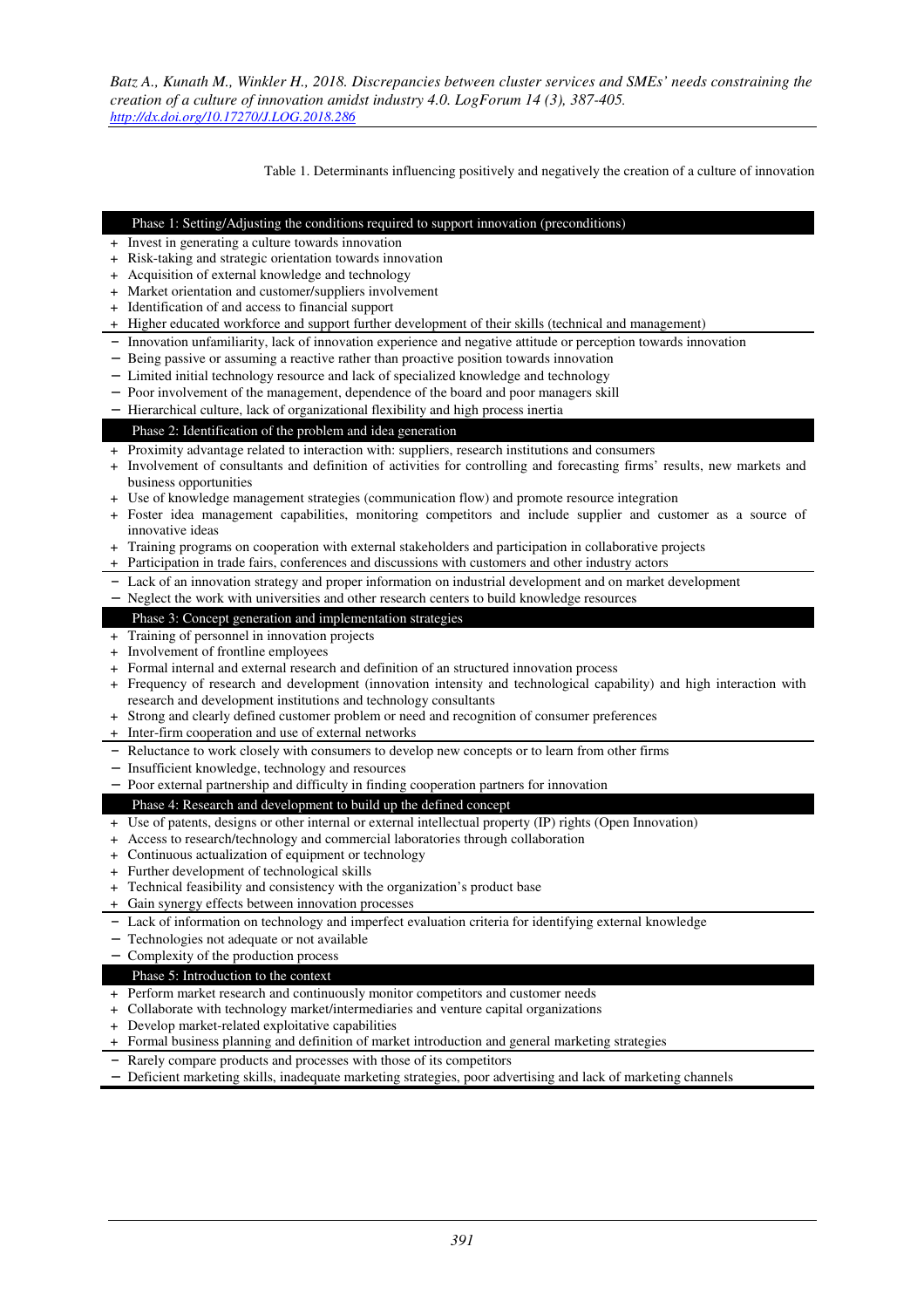## **Challenges and opportunities of industry 4.0 for the creation of a culture of innovation**

From a knowledge management perspective, the cohesion and degree of interaction between tacit and explicit knowledge inside a system acts as the catalyst and enabler of innovation [Argote, Ingram 2000, Johannessen, Olsen 2009]. Thus, scholars recognize that 'knowledge' is more than the information that organizations have and share; it goes further to include tacit elements inherent to each individual. However, the transformation of information into new knowledge implies the process of assimilation, socialization, combination and application of tacit and explicit knowledge [Nonaka, Takeuchi 1995:9]. Therefore, as observable in Table 1, the majority of determinants positively influencing the creation of a culture of innovation alongside the phases of the innovation process are associated with the management of tacit and explicit knowledge. Having control over their knowledge allows companies to have a better understanding of their internal and external processes as well as having more information while taking their decisions. Some activities around knowledge management are linked to: (1) the development of competences in the workforce, i.e. generating tacit knowledge; (2) the acquisition of information from their internal and external routines and environments; and particularly (3) strengthening the process of identification, acquisition, assimilation, transformation and application of knowledge.

Moreover, new knowledge management strategies have to be developed considering the dynamics resultant from the implementation of Industry 4.0. Yet, Industry 4.0 refers to the fourth industrial revolution and scholars in this regard have summarized it as the inclusion of information and communication technologies at all levels of the organization [Dorst 2012, Scheer 2012]. The implementation of Industry 4.0 strategies is accelerating the changes in the market and the production of material goods is acquiring several characteristics inherent to the service sector, e.g. few to none stock or the inclusion of the customers in the development or transformation of a good. Moreover,

products tend to be individualized, meaning that they are not longer following conventional life-cycle curves. Managers have lesser time for Decision-Making and planning, turning methods supported by machine learning algorithms in an extra aid for structuring and managing their operations [Henning 2013, Baum 2013]. In this regard, scholars have shown the potential of machine learning algotrithms for replacing traditional methods like just-in-time and just-in-sequence [Kim et al. 2010; Qu et al. 2015]. Therefore companies will have to rely even more on their knowledge and on the improvement of their competences not just to better manage their logistics and production processes, but also to be able to ignite and accelerate their innovation process.

Organizations have to be able to properly combine technologies to capture information from the internal and external environment in which organizations are active. This combination is key to capitalize on the information and data flowing throughout the organization and in a given scenario throughout the partners taking part on collaborative-networked innovation. Furthermore, the coordination of this data flow, the rapid conversion of data into knowledge and the proper absorption of the generated knowledge by the individuals inside the organizations constitute the truly challenge of organizations creating and fortifying their culture of innovation [Hartmann 2013, Henning 2013, Weyer et al. 2015, Kagermann 2015, Obermaier 2016].

Particularly in the context of collaborativenetworked innovation, where an in-flow and out-flow of knowledge is expected among organizations [Chesbrough, Prencipe 2008], industry 4.0 technologies appear as a booster and enhancer. In this sense, industry 4.0 will allow organizations to have better control over the expected interconnections with other partners and it should enable them to shorten their reaction time to any mislead within the innovation process. Therefore, digitalized organizations will be able to harness better their participation in innovation networks and procure the creation of a better culture of innovation [Kagermann 2015, Henning 2013,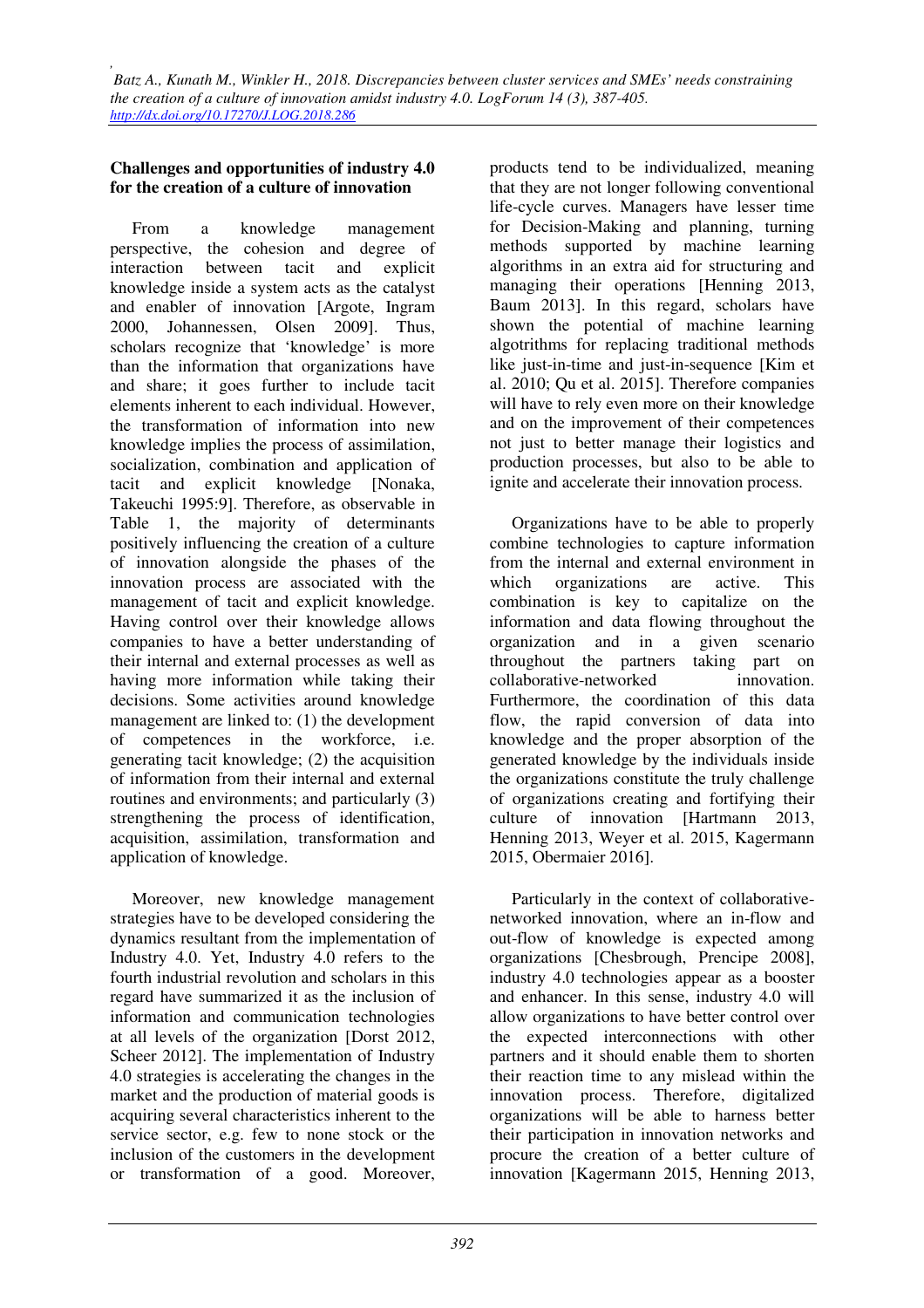Sauter et al. 2015, Schlick et al. 2014]. In Table 2 we summarize those potential benefits of implementing technologies associated to industry 4.0 discussed by the literature that

could support the creation of a culture of innovation.

| Category                                                | <b>Potential benefits</b>                                                   | Author(s)                                    |  |
|---------------------------------------------------------|-----------------------------------------------------------------------------|----------------------------------------------|--|
| Benefits on the<br>innovation<br>process                | • Big Data as the next frontier for innovations                             |                                              |  |
|                                                         | • Innovation processes are accelerated                                      | Baum 2013; Kreutzer                          |  |
|                                                         | • Big data as the basis for innovative value creation                       |                                              |  |
|                                                         | • Facilitate communication among internal and external partners             | and Land 2016                                |  |
|                                                         | • Fosters standardized routines among partners augmenting the               |                                              |  |
|                                                         | understandability in cooperative innovation projects                        |                                              |  |
| Knowledge<br>acquisition,<br>creation/<br>generation    | • Use of integrated databases available for analyses in real time gathering |                                              |  |
|                                                         | company's internal and external knowledge as well as structured and         |                                              |  |
|                                                         | unstructured data sources (market and customer data) (Big Data)             | Henning 2013; Baum                           |  |
|                                                         | • Supporting and expanding human capabilities through intelligent ICT       |                                              |  |
|                                                         | • Collection of real and virtual data from the organization and the         |                                              |  |
|                                                         | environment allowing early forecasts based on Smart Data                    | 2013; Kieninger et al.<br>2015               |  |
|                                                         | • Monitoring of products and processes in real time supporting decision-    |                                              |  |
|                                                         | making activities and facilitating optimization procedures                  |                                              |  |
|                                                         | • Guarantee and increase the accessibility to a wide range of internal and  |                                              |  |
|                                                         | external data necessary to exploit the potential of Big Data                |                                              |  |
|                                                         | • Promote the creation of common communication channels                     |                                              |  |
| Knowledge<br>transformation<br>and work<br>organization | • New forms of work organization (mobile and flexible working)              | Kagermann 2015;                              |  |
|                                                         | • Collaborative forms of work organization                                  | Henning 2014; Spath et                       |  |
|                                                         | • Humans supported by assistance systems                                    | al. 2013; Gorecky et al.<br>2014; Buhr 2015; |  |
|                                                         | • Simulation and prototyping on demand                                      | <b>Botthof and Hartmann</b>                  |  |
|                                                         | • Virtual environments for testing                                          | 2014; Deuse et al. 2015                      |  |

Moreover focusing on SMEs that seek to participate in collaborative-networked innovation, from the knowledge management perspective, as depicted in Fig 2 there are two main factors that will have to be properly managed to guarantee the cohesion and flexibility of collaborative-networked innovation actions: (1) the information generated within the network through the digitalization strategies i.e. explicit knowledge and (2) the analysis, use and absorption of such data and information from the agents belonging to network, i.e. tacit knowledge.

Firstly, the main source of explicit knowledge is associated to internal and external datasets encompassing among others customer surveys, technical reports and patents; and more generally Big Data. Big data is the collection of large amounts of data generated in a wide variety of analog and digital sources. Big Data is powered by various data sources, such as Cyber-Physical Systems (CPS) and sensors. Therefore, further applications of the industry 4.0, e.g. Smart Products or Cloud Computing are essential data sources of Big Data. In addition, this data is seen as the basis for innovative value creation. Moreover, through Big Data analysis, these data can be harnessed to support new innovation ideas, new designs, to locate potential partners or to help with the decisionmaking processes [Baum 2013, Kreutzer, Land 2016, Henning 2013]. This means that information and data is going to be flowing through the linkages established by organizations participating in collaborativenetworked innovation, waiting to be converted into knowledge; increasing automatically the need for proper interaction between explicit and tacit knowledge [Weßels 2014].

Secondly, in order to absorb and transform information into knowledge, a process of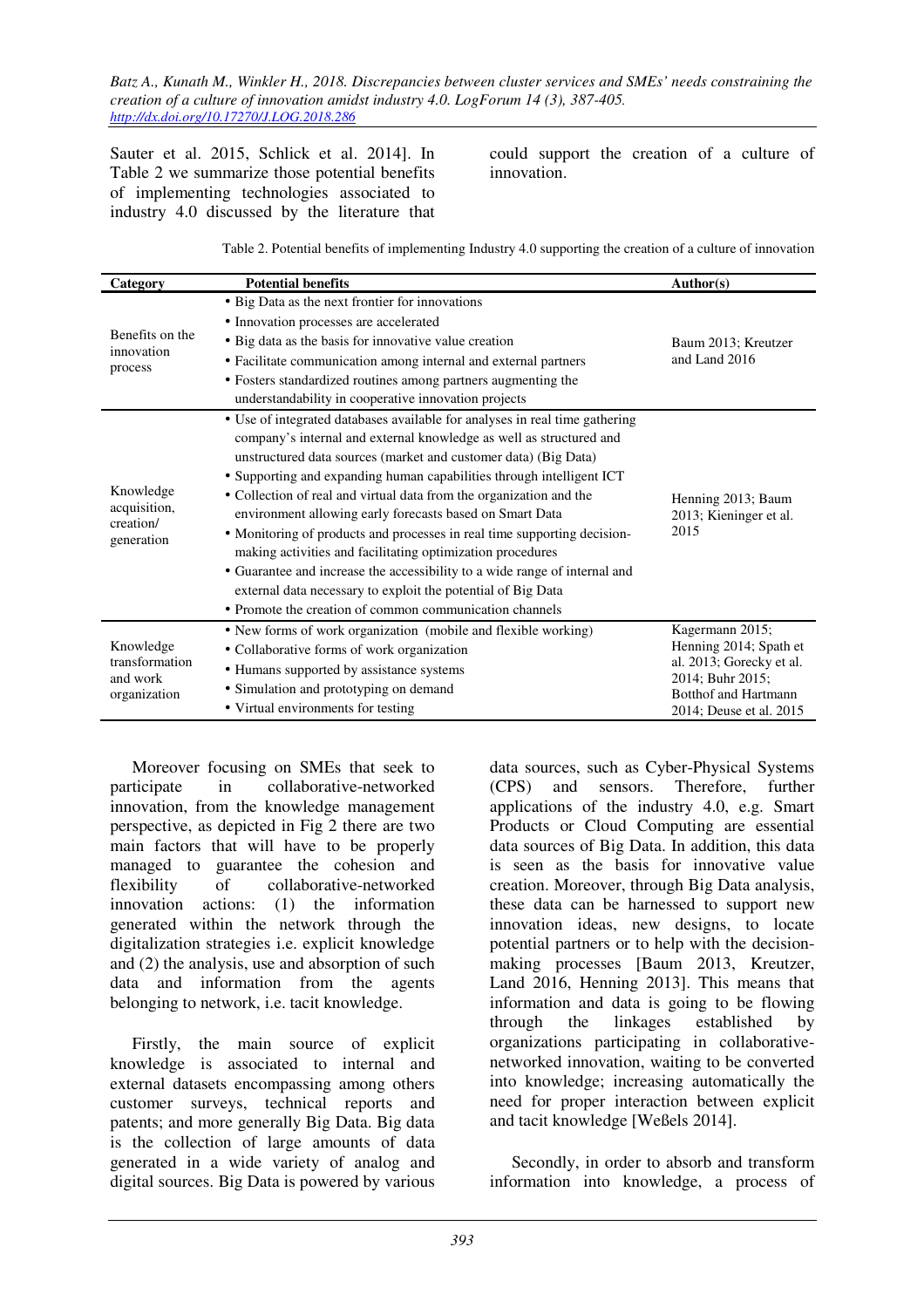socialization between agents taking part on the network has to occur enabling the combination of their explicit and especially their tacit knowledge [Nonaka 2005]. Scholars have agreed that the only assets able to perform this process of socialization and combination are individuals inside those organizations. Within innovation networks, mainly employees, suppliers and customers represent these individuals. However, industry 4.0 adds to this group of agents also machines, devices, products that through the embeddedness of

CPS every resource is able to socialize, analyze, use and transform information.

Finally, as depicted in Fig 2 we classified industry 4.0 applications; technologies and methods discussed by different authors as mechanisms to improve the efficiency of acquiring, assimilating and managing knowledge; based on their potential to harness internal and external knowledge and how industry 4.0 is supporting the interaction between tacit and explicit knowledge towards innovation [Nonaka, Takeuchi 1997].



Fig. 2. Knowledge management in the context of industry 4.0

### **CLUSTER MANAGERS AS ENABLERS OF A CULTURE OF INNOVATION**

The business administration literature has largely discussed the role of management as the function of orchestrating and coordinating the strategies within an organization. Moreover, Smith et al. [2008] found that one of the main factors influencing organizations' ability to manage innovation is directly related to their ability to manage the innovation process, mostly due to the generation of a structured innovation idea, the selection of proper techniques for idea evaluation and the definition of suitable implementation mechanisms [Smith et al. 2008]. Additionally, the literature has shown a positive correlation between SMEs' performance and their innovativeness due to their participation in innovation networks [Bougrain and Haudeville 2002; Gronum et al. 2012]. In particular, the innovation effectiveness of SMEs is positively affected by its participation in innovation networks and those ties within the network are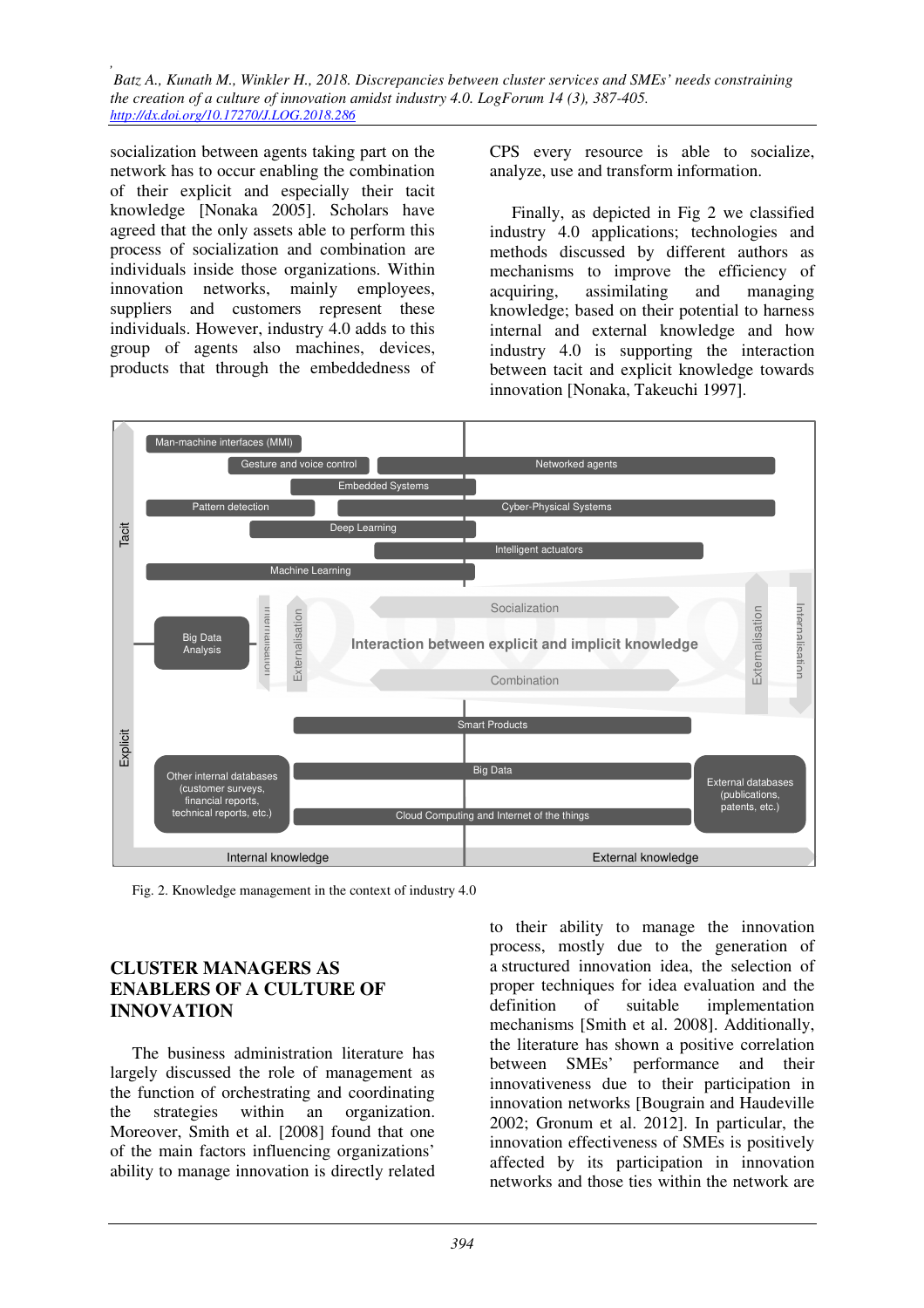more beneficial when heterogeneity is higher [Gronum et al. 2012]. Furthermore, the literature shows that organizations are more prone to develop innovative traits when they belong to active industrial clusters and have access to governmental programs.

However, as discussed by Edwards et al. [2005] SMEs are facing two main challenges while participating in collaborative innovation: the "liability of smallness" and the "liability of newness" [Edwards et al. 2005]. Their success in the participation of innovation will depend on their experience and their ability to react to the challenges exposed by and intrinsic to the process of innovation. Mainly SMEs have to recognize their role within the network and at the same time make changes in their internal structures allowing them to excel in the execution of the innovation process. Hence SMEs interested in increasing their chances towards innovation, tend to join industrial associations and clusters [Donnet et al. 2010, Van Wijk et al. 2008].



Fig. 3. The process for creating a culture of innovation

Yet, clusters are geographical concentrations of interconnected firms and associated support services. Hence, cluster managers' main goal is to promote and enable information and technology exchange within their members and articulate actions, usually innovation actions, towards economic growth.

In favor of this goal, cluster organizations, acting as coordinators and managers, offer support and foster networking between their member organizations. These actions seek to accelerate innovation and capitalize on the common resources and complementary capabilities among their member organizations. Hence, clusters should act as orchestrators and help their members not only to setting the preconditions needed to ignite innovation process, but also support them along the innovation process phases. Moreover, cluster managers' activities should be oriented to guarantee the sustainability of the actions taken towards innovation by portraying the process of innovation as a cyclical event, continuously revisited by its members (Figure 3).

Cluster managers can help igniting the culture of innovation among their members by offering support services alongside the phases of the process for creating a culture of innovation. Organizations, especially SMEs, have the opportunity to gain better capabilities towards facing the challenges on each phase of the process. Based on the identified determinants of innovation, this work examined the main activities cluster mangers can offer to support their members in each phase of the process.

### **Phase 1: Setting/Adjusting the conditions required to support innovation**

Succeeding in the generation of an innovation culture is intrinsically related to the interrelation between the management and its sub-units [Ahmed 1998]. This relationship has the potential to enhance or constrain innovation. Consequently, organization's managers will have to acquire additional abilities to help them better steer their resources, identify and acquire further resources and capabilities, manage uncertainty, build networking, foster collaboration and enable an environment that promotes innovation [Rammer et al. 2009, Van de Vrande et al. 2009, Smith et al. 2008, Bougrain and Haudeville 2002]. Moreover, organizations have to improve their communication proficiencies not just internally, but also externally by the dissemination of their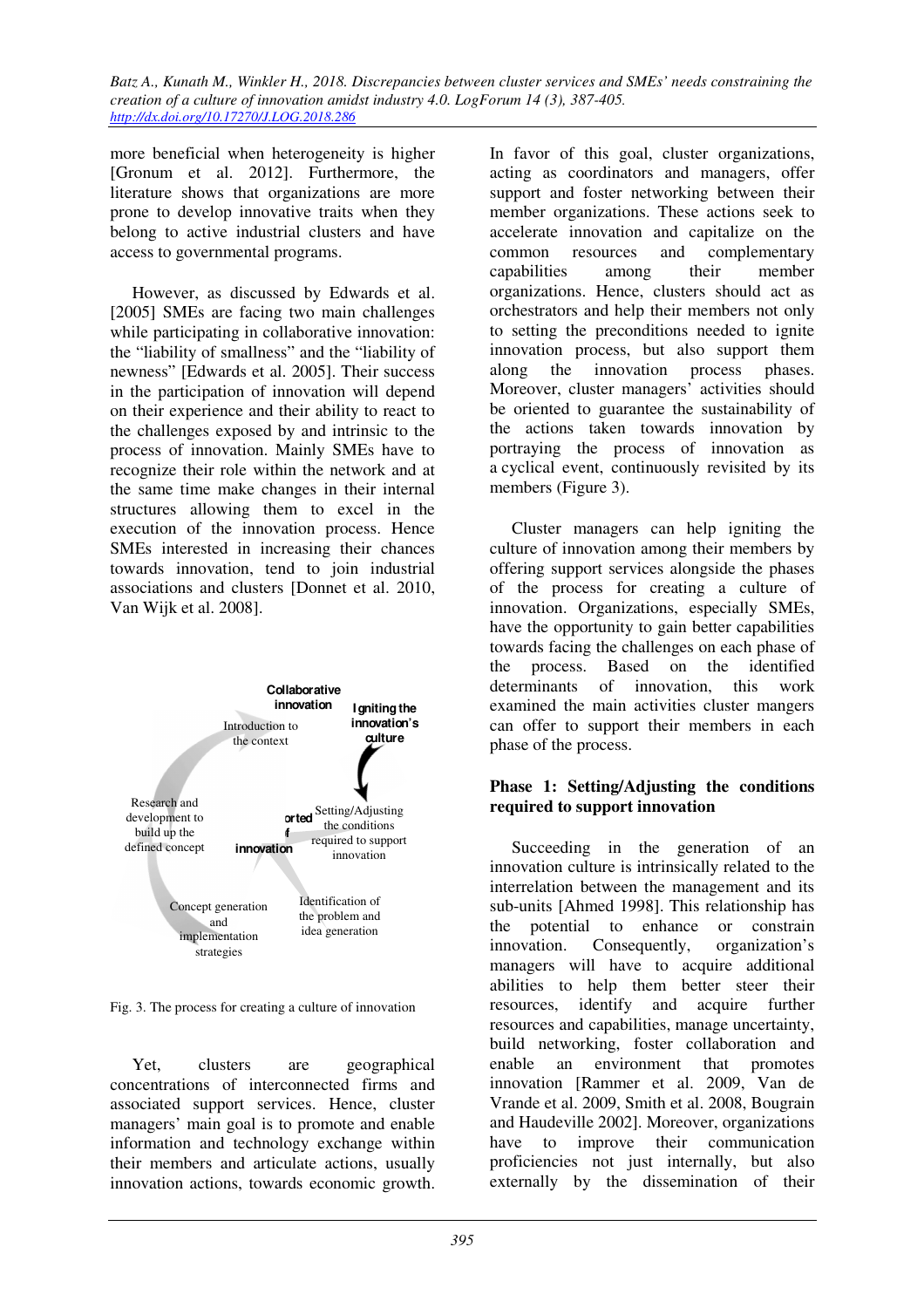innovation interests and results [Schmiele 2012]. This aspect is especially important for SMEs seeking cooperation with peers to increase their innovation possibilities or accelerate their innovation process. Furthermore, in order to overcome financial constraints SMEs and their cluster organizations should be attentive to the governmental support measures funding innovation [Meroño-Cerdan and López-Nicolas 2013]. In this phase, cluster managers should offer services like: (1) Workshops/Seminars or further training on general management, on innovation management, on project management and on communication strategies; (2) cluster conferences on industrial developments; (3) Specific information on ongoing funding programs; (4) Consultancy on project management, tailor-made innovation strategies and funding programs.

#### **Phase 2: Identification of the problem and idea generation**

Innovations are mainly a response to new or emerging challenges. Hence, the first phase of a systematic innovation process is usually the generation or identification of potential ideas, improvements chances or further problems that can be turned into innovation [Cooper 1990, Berkhout et al. 2006]. Therefore, in this phase organizations have to procure having spaces of exchange, where new ideas can be identified, discussed and evaluated [Bougrain, Haudeville 2002, Gronum et al. 2012]. Moreover, for the selection of the proper innovation ideas, organizations will have to evaluate their competences and identify their weaknesses towards a potential execution of the innovation process [Nieves et al. 2016, Donnet et al. 2010]. Especially for SMEs this phase is highly important since it will lead to a proper characterization of the external competences that will have to be acquired from potential external partners [Van Wijk et al. 2008]. In this phase, cluster managers should offer services like: (1) Open spaces for the presentation and discussion of ideas (including ideas from other cluster members); (2) Open spaces and specialized think tanks (e.g. Technology related forums) for the exchange of ideas and knowledge of a specific area; (3)

Information on industry-specific innovation developments or technology roadmaps and on industry standards, regulations, guidelines, etc.; (4) Company's analysis recognizing strengths and weakness towards the execution of innovation; (5) Process analysis to identify bottlenecks in the internal innovation process (benchmarking of the own innovation process with the industry / cluster standard) and (6) Consultancies on special methodologies and tools for structuring the innovation process.

### **Phase 3: Concept generation and implementation strategies**

Once the relevance of the innovative idea has been estimated, a proper conceptualization has to be carried out [Cooper 1990, Berkhout et al. 2006]. In this phase especially SMEs will have to identify the suitable partners to enhance and add value to the innovation [Gronum et al. 2012, Bougrain, Haudeville 2002]. Additionally, the proper cooperation network and the strategies to develop the innovation have to be set. Furthermore, the first preliminary technological and market analysis has to be completed and the business plan for the potential innovation has to be outlined. In this phase, cluster managers should offer services like: (1) Digital expert platforms to search potential cooperation partners based on their industrial competences; (2) Searching, contacting and coordinating meetings with suitable cooperation partners; (3) Providing contact with special research centers for the development and prototyping of the concept; (4) Technology assessment, market studies/analysis and market access environment evaluation; (5) Tailor-made commercialization analysis and (6) Workshops/Seminars or further training on market analysis and on financial analysis.

### **Phase 4: Research and development to build up the defined concept**

An innovation is considered innovation only when the product, process or service hits the market [Cooper 1990, Berkhout et al. 2006]. Hence, this phase refers to the development of the product/process/service and further planning of the resources prior to production [Cooper 1990, Berkhout et al.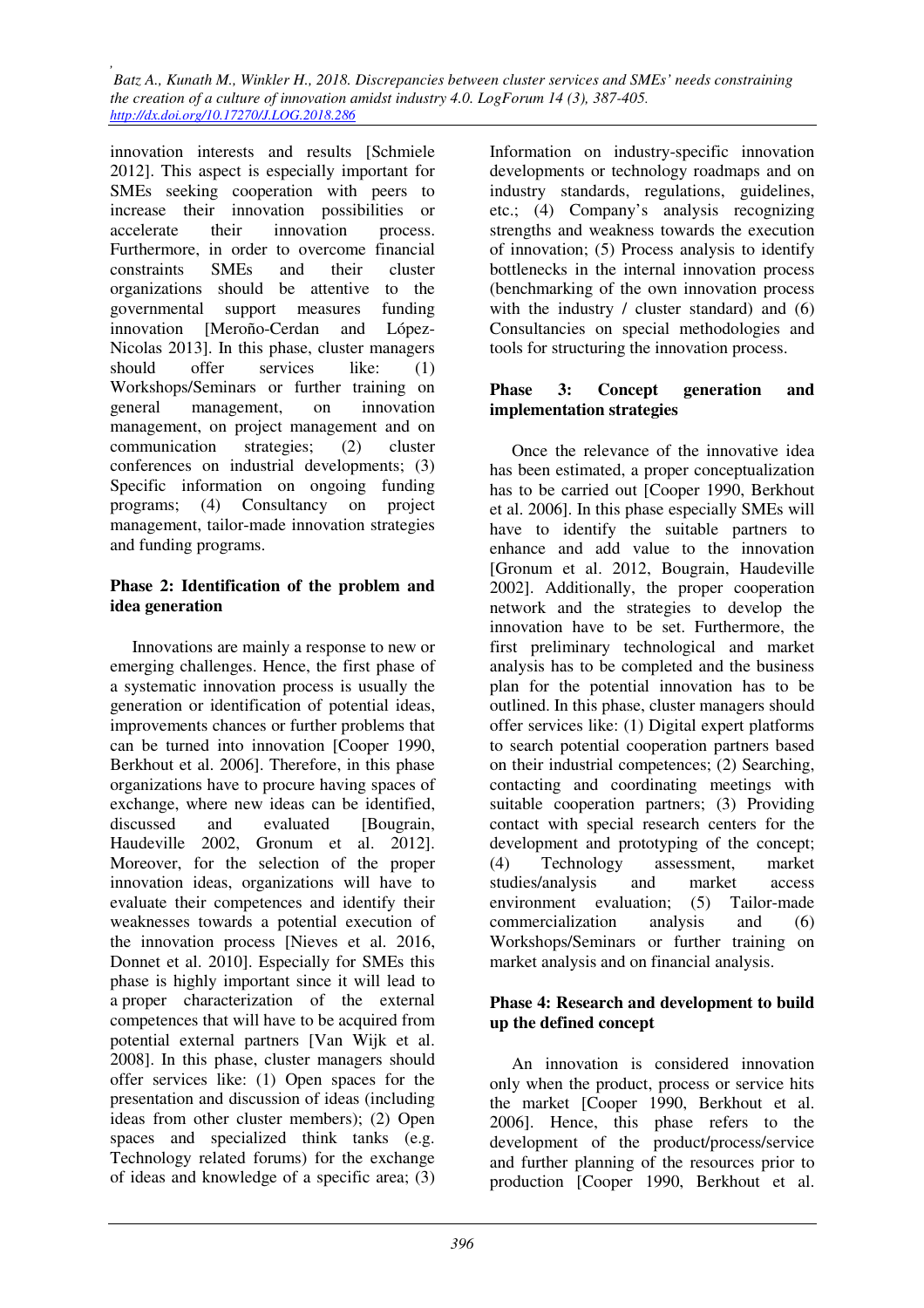2006]. Organizations will have to gain competences not just in the technology required to build up the innovation but also in the management of its implementation [Rammer et al. 2009]. Moreover, in collaborative innovations the management of intellectual property plays an important role [Kohl et al.]. In this phase, cluster managers should offer services like: (1) Tailor-made market study for the innovation; (2) Cooperation management between external technology providers and the organization; (3) External management of project implementation; (4) Administrative services (project controlling); (5) Assessment innovation projects and outcomes and (6) Workshops/Seminars or further training on managing intellectual property.

## **Phase 5: Introduction to the context**

Disseminating the results of innovation allows organizations to gain recognition in their field of expertise and increase their chances of participating on further collaborative innovations [Schmiele 2012]. Therefore, especially for SMEs, the dissemination of the results should be set in form of a continuous improvement, focusing mainly on active learning and adaptation to lead to active idea discussions and trigger once again the innovation process. In this phase, cluster managers could support this phase by offering services oriented to: (1) disseminate innovation outcomes; (2) analyze distribution channels for the innovation; (3) create spaces for the exchange of industries' information (e.g. trade fairs); (4) design brokerage events or investor forums and (5) further training activities on exploitation and dissemination strategies.

### **DESCRIPTIVE ANALYSIS ACKNOWLEDGING SYNERGIES BETWEEN OFFER (CLUSTER MANAGERS) AND DEMAND (SMES)**

A survey providing a descriptive analysis has been carried out aiming to gain a better insight about the interrelation between cluster organizations and SMEs towards the creation of an innovation culture. The survey was divided into 5 phases summarizing the critical points within the innovation process, where both SMEs and clusters, may gain from a proper interaction. Within this work, this interaction is studied through the activities offered by clusters to assist their members to develop the required capabilities to improve their culture of innovation. The study was launched on the 12th of January and closed on the 6th of February 2017 as part of the proposal preparation responding to the EU-Call H2020-INNOSUP-2016-2017 in the topic "cluster facilitated projects for new industrial value chains". Hence, it collected information from 16 cluster organizations and 24 SMEs located in 4 different EU member states Austria, Poland, Germany and Denmark; targeted as main partners of the project.

The structure of the questionnaire was set to compare the offer and demand based on the activities or services supporting the phases of the innovation process. Hence, each phase of the process (Figure 3) is assessed based on the services that cluster managers can offer to their members to assist them in the creation of an innovation culture. Clusters and SMEs were confronted with the same set of services. However, the question varied accordingly to the targeted group (1) cluster managers and (2) SMEs. Using the liker scale from 1 (very low) to 5 (very high), clusters were asked the question: "How do you estimate the demand from your member organizations towards the following actions/activities?" and SMEs faced the question "How do you estimate your need for the following cluster-organized actions/activities?"

As displayed in Figure 4 and Figure 5, the results of these two questions are presented as an average of the services rated by cluster managers (denoted with a triangle) and SMEs (denoted with a square). Those services were assessed using the liker scale, where values 1 and 2 were considered as low offer or demand respectively. On the contrary, those services evaluated with values 4 and 5 represented a perceived high demand from cluster managers and a high need for SMEs. Hence, the percentage of each phase depicted in Figure 3 and Figure 4 embodies the proportion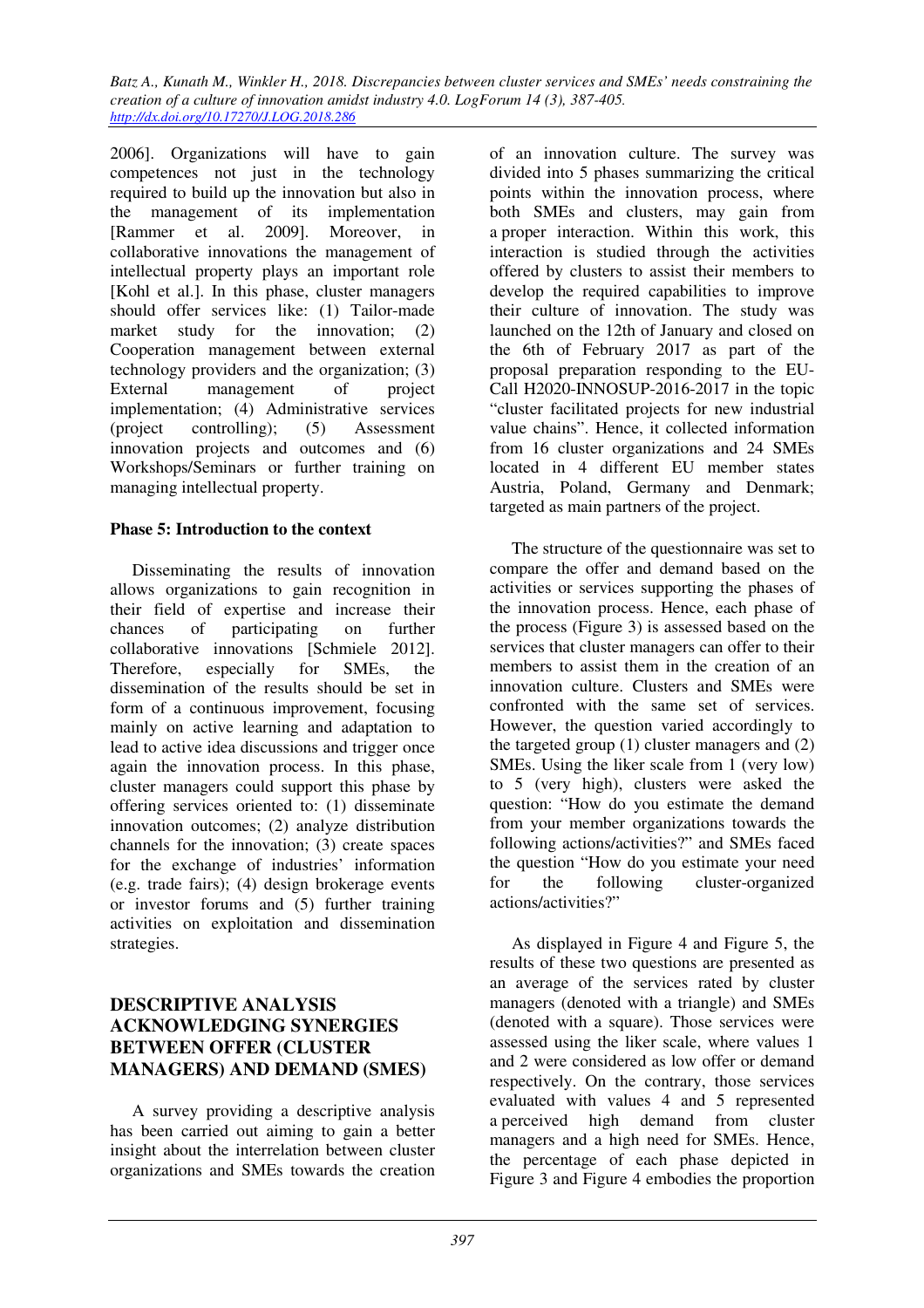of clusters managers or SMEs, rating their demand or need for the services representing each phase as low (1 and 2) or high (4 and 5).

Besides rating the need for the services describing each innovation process phase, only SMEs were confronted with the question "In which of the following phases would you need higher support?" i.e. at process level. The intention of this question is to gain the general SMEs' understanding regarding the innovation process. In this case, without presenting SMEs with the services, but with the description of the goals that should be attempted in each phase, SMEs had to estimate their general need using the same liker scale (1 low and 5 high).

As portrayed in Figure 4, less than 50 percent of SMEs recognized a general need alongside the process suggesting that SMEs are usually underestimating the need of support during the execution of the process' phases. However, while evaluating their need based on their assessment of each of the services explaining the requirements of the phases of the process, SMEs recognize a high or very high need. This dissimilarity becomes more evident in the phases: 1 'setting/Adjusting the conditions required to support innovation', 3 'concept generation and implementation strategies' and 5 'introduction to the context', where a gap above 15 percent can be recognized. It is also important to remark that the participant clusters are offering at least 50 percent of the listed supporting activities. Nonetheless, in most of the cases the offer rates below the high demand disclosed by SMEs. This disparity is more prolonged in the phase 5 'Introduction to the context'. This could suggest two main problems: (1) there is a shortage of communication channels or (2) the general communication between clusters and SMEs is rather deficient.



Fig. 4. Comparing offer (clusters) and demand (SMEs)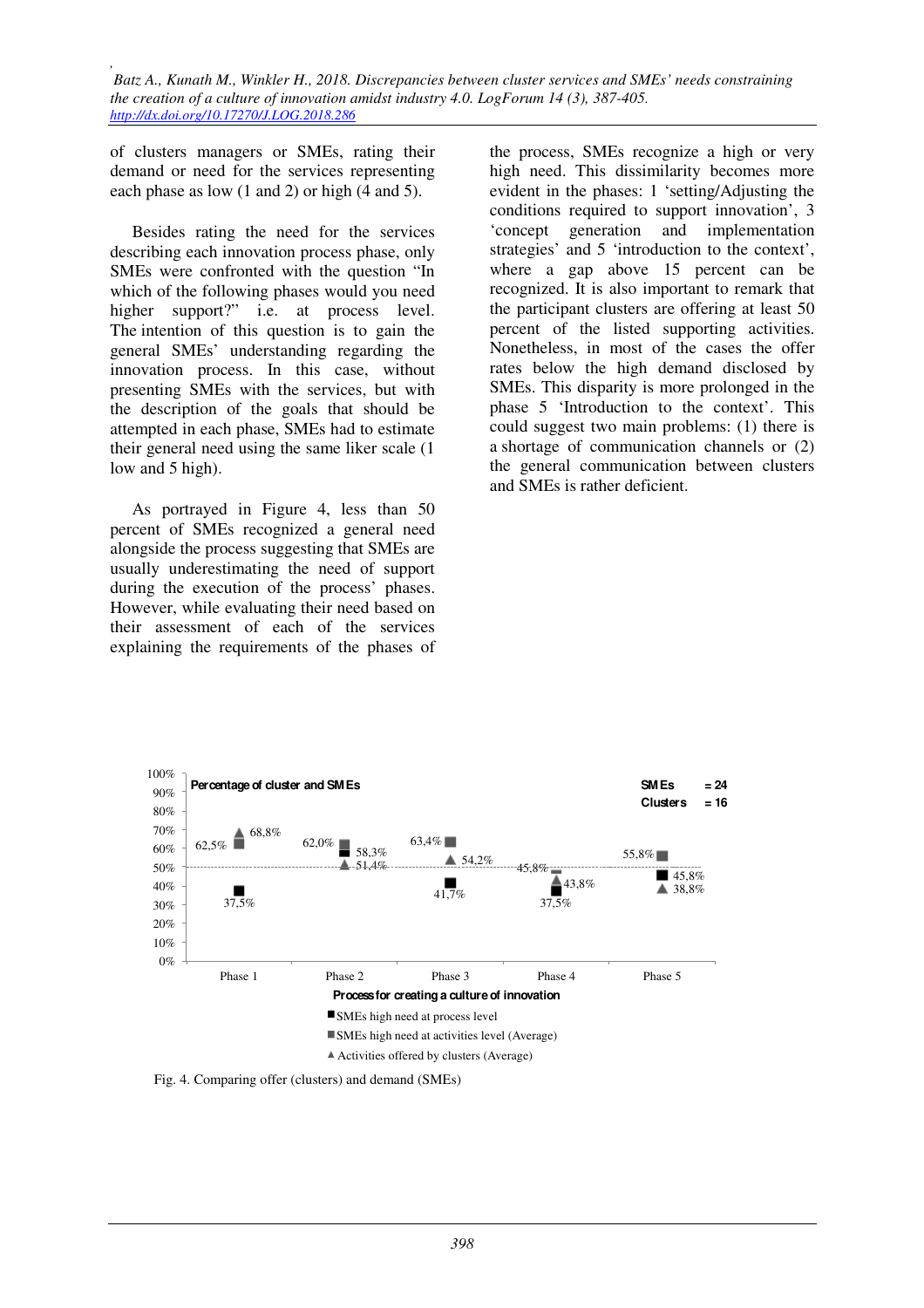*Batz A., Kunath M., Winkler H., 2018. Discrepancies between cluster services and SMEs' needs constraining the creation of a culture of innovation amidst industry 4.0. LogForum 14 (3), 387-405. http://dx.doi.org/10.17270/J.LOG.2018.286* 



Fig. 5. Discrepancies between SMEs and Clusters

These discrepancies due to the lack of communication between SMEs and clusters become more evident when comparing the high need faced by SMEs and the offer provided by clusters. Figure 4 shows that in all phases the need reported from SMEs is higher than the clusters perceived demand. Moreover, SMEs disregard the activities provided by their clusters. Although in the 5th phase the unawareness is given due to the absence of a proper offer from the clusters, in the remaining phases, clusters are offering more activities than those acknowledged by their **SMEs**.

## **DISCUSSION**

For cluster managers to assist their members, especially SMEs, is not a smooth task. Cluster managers stated that even for them getting actualized information from their SMEs members regarding needs, potentials and ambitions is usually difficult. There is not a platform that procures an interaction and cooperation between cluster and their members. To the question "Which are the main problems faced by your organization while assisting your member organizations, especially SMEs?" cluster managers vented "[SME] are often not aware of their own needs which makes it rather difficult for us to ignite innovation ideas and projects. Most of them are only concerned with financial survival and do not look far ahead". They also cited vast covered problems in the literature like the "Lack of company strategies" and the "lack of resources to undertake new projects or look into new development opportunities". SMEs, from its part, recognize the need for management services that help them improving towards the creation of a culture of innovation. However, most of them are not aware that services supporting management activities are being offered by their cluster organizations. In this regard, some of the cluster managers expressed the difficulty that represents for them to "access to [SMEs] employees". This difficulty is explained mainly by the "high cost [that this activity represents] for the cluster organization" and the lack of interest and motivation from organizations "to share and discuss new ideas". As a result two main challenges are identified: on one hand, the information acquired from cluster organizations is usually "subjective" and "out of date" and hence, cluster organizations are not being able to excel at providing accurate offers to foster innovation, especially within SMEs. On the other hand, clusters are not using effective strategies and communication channels to persuade SMEs. There is a lack of integration between of cluster and cluster members and an absence of industry 4.0 technologies supporting: (1) the innovation process, (2) the acquisitions generation and transformation of internal and external knowledge, (3) the use of Big Data supporting decision-making associated to the process of innovation and (4) the use of technologies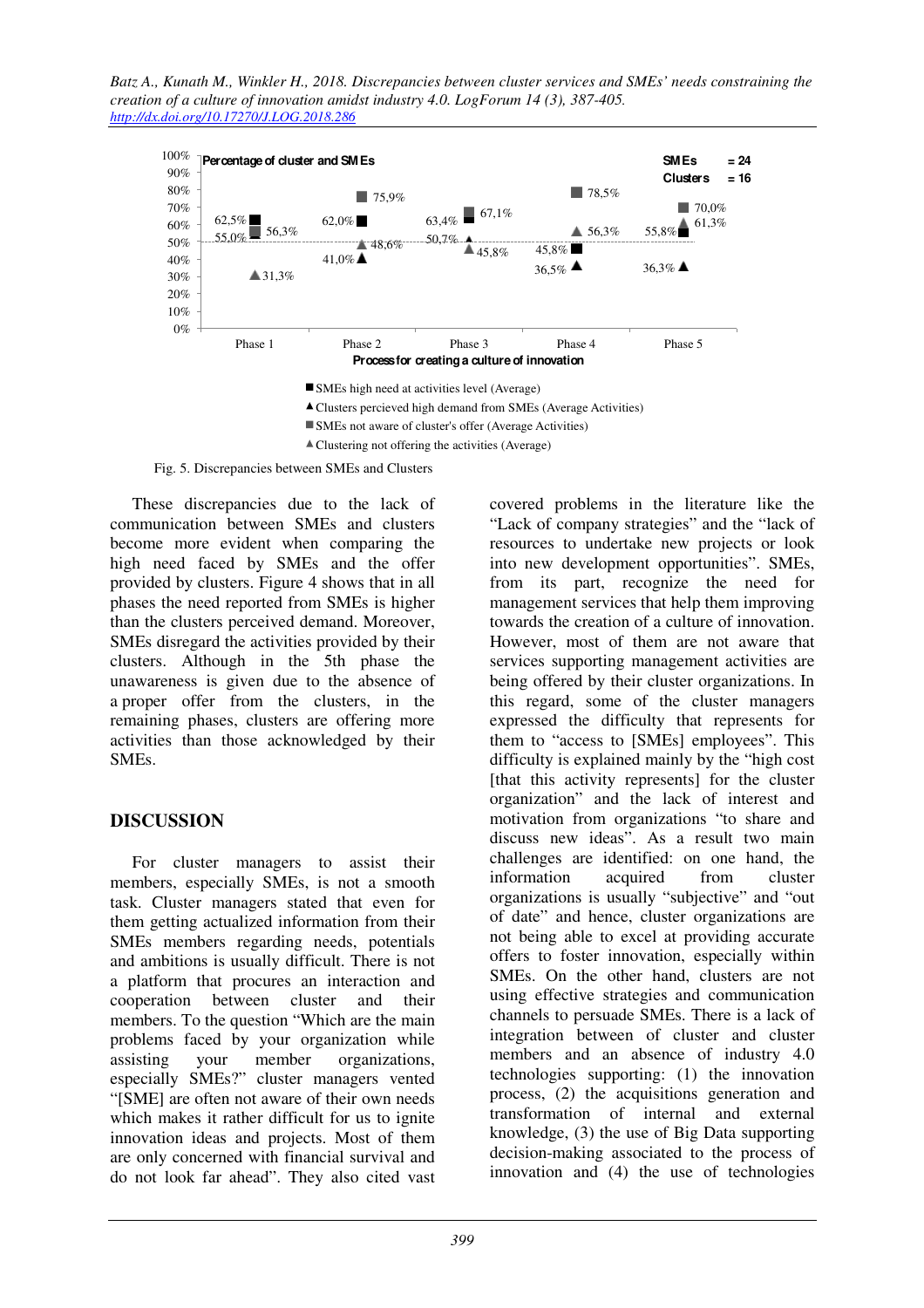facilitating the interaction between partners interested in taking part of collaborative innovation strategies.

# **CONCLUSIONS**

Finally, we suggest that cluster managers could play a more preponderant role as orchestrators of innovation by adjusting their services to the requirements of each of the innovation process phases. Moreover, this work has highlighted inconsistencies between the offer (clusters) and demand (SMEs) towards favoring the creation of a culture of innovation, especially stressing communication problems. Hence, the integration of innovative communication channels, particularly those integrating different elements of the industry 4.0 strategy might have the potential to increase the effectiveness of communication strategies between cluster managers and SMEs and thus facilitate the creation a culture of innovation in organizations, especially in SMEs.

## **REFERENCES**

- Ahmed P.K., 1998. Culture and climate for innovation. European Journal of Innovation Management 1, 1, 30–43. http://dx.doi.org/10.1108/14601069810199 131
- Argote L., Ingram P. 2000. Knowledge transfer: A basis for competitive advantage in firms. Organizational behavior and human decision processes 82, 1, 150–169. http://dx.doi.org/10.1006/obhd.2000.2893
- Barczak G., Griffin A., Kahn K.B., 2009. Perspective: trends and drivers of success in NPD practices: results of the 2003 PDMA best practices study\*. Journal of product innovation management 26, 1, 3–23. http://dx.doi.org/10.1111/j.1540- 5885.2009.00331.x
- Baum G., 2013. Innovationen als Basis der nächsten Industrierevolution [Innovation as basis for next industry revolution]. In: Industrie 4.0. Springer, 37–53. Online ISBN 978-3-642-36917-9.

http://dx.doi.org/10.1007/978-3-642-36917- 9\_3

Berkhout A.J., Hartmann D., van der Duin P., Ortt R., 2006. Innovating the innovation process. International Journal of Technology Management 34, 3–4, 390– 404.

https://doi.org/10.1504/IJTM.2006.009466

- Botthof A., Hartmann E.A., 2014. Zukunft der Arbeit in Industrie 4.0. [Future of work in Industry 4.0] Springer. ISBN 978-3-662- 45915-7 (eBook), http://dx.doi.org/10.1007/978-3-662- 45915-7
- Bougrain F., Haudeville B., 2002. Innovation, collaboration and SMEs internal research capacities. Research Policy 31, 5, 735–747. http://dx.doi.org/10.1016/S0048- 7333(01)00144-5
- Brettel M., Chomik C., Flatten T.C., 2015. How organizational culture influences innovativeness, proactiveness, and risktaking: Fostering entrepreneurial orientation in SMEs. Journal of Small Business Management 53, 4, 868–885. http://dx.doi.org/10.1111/jsbm.12108
- Buhr D., 2015. Soziale Innovationspolitik für die Industrie 4.0. [Innovation politics for Industry 4.0] Expertise im Auftrag der Abteilung Wirtschafts-und Sozialpolitik der Friedrich-Ebert-Stiftung. ISBN: 978-3- 95861-123-8 Internet: http://library.fes.de/pdf-

files/wiso/11302.pdf

Cassiman B., Veugelers R., 2006. In search of complementarity in innovation strategy: Internal R&D and external knowledge acquisition. Management science 52, 1, 68– 82.

http://dx.doi.org/10.1287/mnsc.1050.0470

- Chesbrough H., Prencipe A., 2008. Networks of innovation and modularity: a dynamic perspective. International Journal of Technology Management 42, 4, 414–425. http://dx.doi.org/10.1504/IJTM.2008.01938 3
- Cooper R.G., 1990. Stage-gate systems: A new tool for managing new products. Business Horizons 33, 3, 44–54.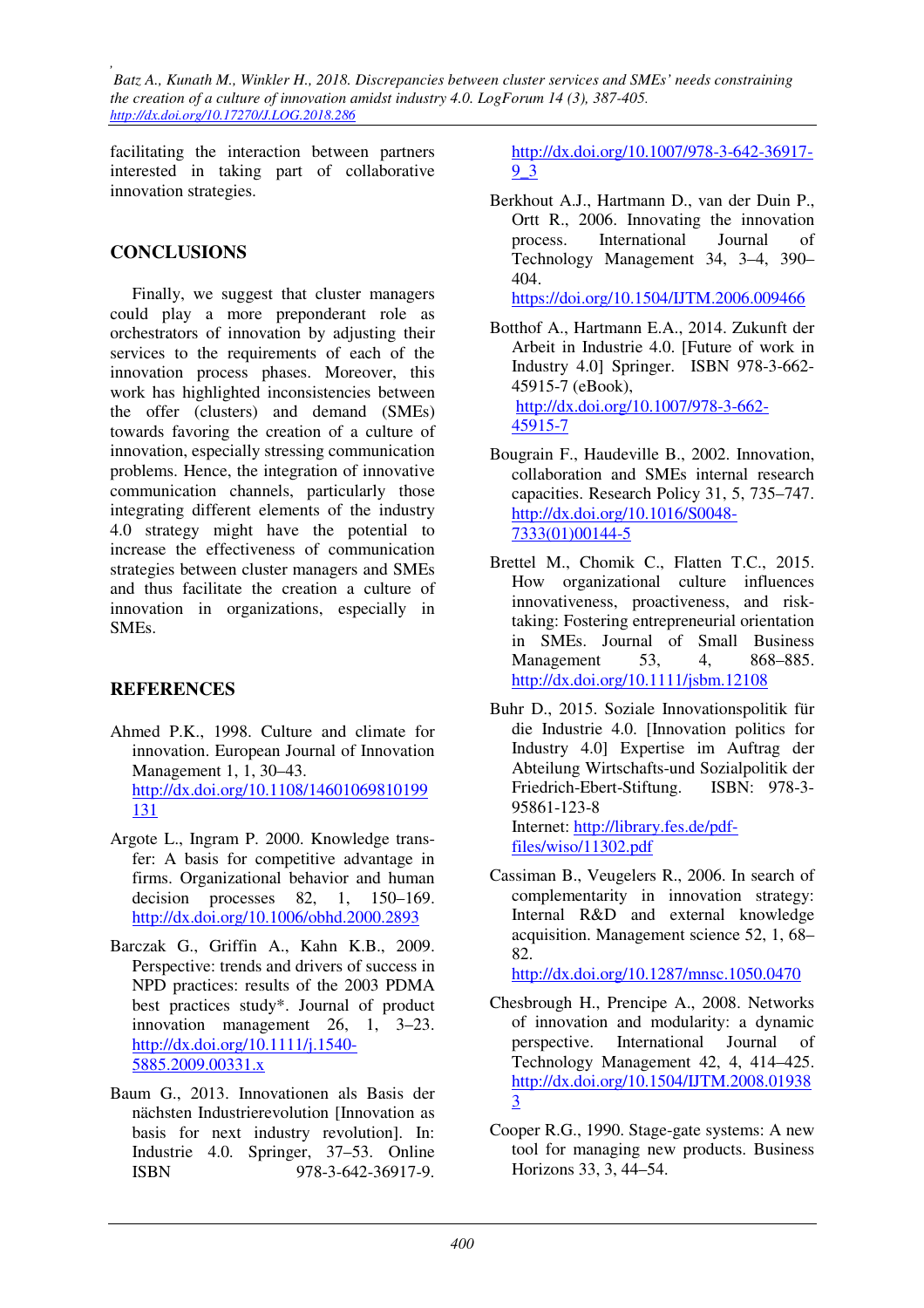- Deuse J., Weisner K., Hengstebeck A., Busch F., 2015. Gestaltung von Produktionssystemen im Kontext von Industrie 4.0. [Creation of production systems regarding Industry 4.0]. In: A. Botthof and E.A. Hartmann, eds., Zukunft der Arbeit in Industrie 4.0. Springer Berlin Heidelberg, 99–109. http://dx.doi.org/10.1007/978-3- 662-45915-7\_16
- Donnet T., Keast R.L., Pickernell D., 2010. Up the junction? Exploiting knowledge-based development through supply chain and SME cluster interactions. Knowledge-Based Development for Cities and Societies: Integrated Multi-Level Approaches, 179–195. http://dx.doi.org/10.4018/978-1-61520- 721-3.ch011
- Dorst W., 2012. Fabrik- und Produktionsprozesse der Industrie 4.0 im Jahr 2020 [Factory and production processes of Industry 4.0 in 2020]. IM : die Fachzeitschrift für Information Management und Consulting. 27, 3, 34–38.
- Dougherty D., Hardy C., 1996. Sustained product innovation in large, mature organizations: Overcoming innovation-toorganization problems. Academy of Management Journal 39, 5, 1120–1153.
- Edwards T., Delbridge R., Munday M., 2005. Understanding innovation in small and medium-sized enterprises: a process manifest. Technovation 25, 10, 1119–1127. http://dx.doi.org/10.1016/j.technovation.20 04.04.005
- Fitzgerald R., 2015. Membership Categorization Analysis. The International Encyclopedia of Language and Social Interaction. http://dx.doi.org/10.1002/9781118611463/ wbielsi018
- Gassmann O., Enkel E., Chesbrough H., 2010. The future of open innovation. R&d Management 40, 3, 213–221. http://dx.doi.org/10.1111/j.1467- 9310.2010.00605.x
- Gorecky D., Schmitt M., Loskyll M., Zühlke D., 2014. Human-machine-interaction in the industry 4.0 era. 2014 12th IEEE International Conference on Industrial

Informatics (INDIN), 289–294. http://dx.doi.org/10.1109/INDIN.2014.6945 523

- Gronum S., Verreynne M.-L., Kastelle T., 2012. The role of networks in small and medium-sized enterprise innovation and firm performance. Journal of Small Business Management 50, 2, 257–282. http://dx.doi.org/10.1111/j.1540- 627X.2012.00353.x
- Hartmann E.H., 2013. TPM: effiziente Instandhaltung und Maschinenmanagement. [Efficient machine management]. Vahlen, 2013.
- Henning K., 2013. Recommendations for implementing the strategic initiative INDUSTRIE 4.0.
- Henning K., 2014. Industrie 4.0 und Smart Services. In: Brenner W., Hess T. (eds) Wirtschaftsinformatik in Wissenschaft und Praxis. Business Engineering. Springer Gabler, Berlin, Heidelberg, http://dx.doi.org/10.1007/978-3-642-54411- 8\_19
- Johannessen J.-A., Olsen B., 2009. Systemic knowledge processes, innovation and sustainable competitive advantages. Kybernetes 38, 3–4, 559–580. http://dx.doi.org/10.1108/03684920910944 795
- Kagermann H., Wahlster W., Helbig J., 2013. Final Report of the Industrie 4.0 Working Group, acatech -- National Academy of Science and Engineering, München, April 2013. http://forschungsunion.de/pdf/industrie 4\_0

final report.pdf

- Kagermann P.D.H., 2015. Change Through Digitization—Value Creation in the Age of Industry 4.0. In: H. Albach, H. Meffert, A.<br>Pinkwart and R. Reichwald, eds., and R. Reichwald, Management of Permanent Change. Springer Fachmedien Wiesbaden, 23–45. http://dx.doi.org/10.1007/978-3-658-05014- 6\_2
- Kieninger M., Michel U., Mehanna W., 2015. Auswirkungen der Digitalisierung auf die Unternehmenssteuerung [Influence of digisalizatin on company management], in: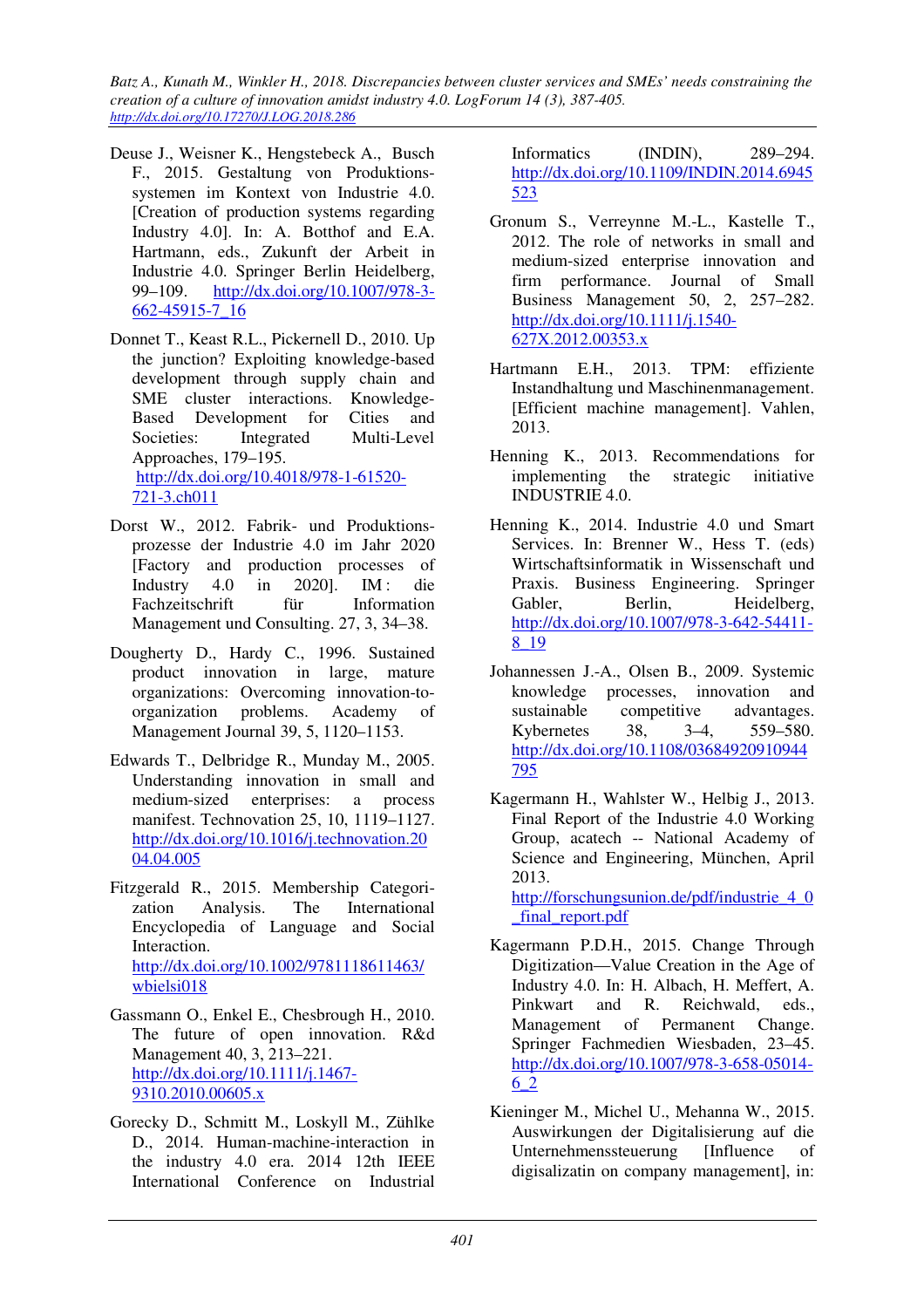Controlling im digitalen Zeitalter, Schäffer-Poeschel Verlag.

Kohl H., Galeitzke M., Steinhöfel E., Orth R., 2015. Strategic Intellectual Capital Management as a Driver of Organisational Innovation. http://dx.doi.org/10.1504/IJKL.2015.07162 2

- Kreutzer R.T., Land K.-H., 2016. Big Data und Technologie–Treiber der Informations-Revolution auf Unternehmensseite und Beschleuniger des Zeitalters der Kooperation. In: Digitaler Darwinismus. Springer, 119–160. http://dx.doi.org/10.1007/978-3-658- 11306-3\_3
- Madrid-Guijarro A., Garcia D., Van Auken H., 2009. Barriers to Innovation among Spanish Manufacturing SMEs. Journal of Small Business Management 47, 4, 465– 488.

http://dx.doi.org/10.1111/j.1540- 627X.2009.00279.x

Manion M.T., Cherion J., 2009. Impact of Strategic Type on Success Measures for Product Development Projects. Journal of Product Innovation Management 26, 1, 71– 85.

http://dx.doi.org/10.1111/j.1540- 5885.2009.00335.x

- Meroño-Cerdan A.L., López-Nicolas C., 2013. Understanding the drivers of organizational innovations. The Service Industries Journal 33, 13–14, 1312–1325. http://dx.doi.org/10.1080/02642069.2013.8 15736
- Nieves J., Quintana A., Osorio J. 2016. Organizational knowledge and collaborative human resource practices as determinants of innovation. Knowledge Management Research & Practice 14, 3, 237–245. http://dx.doi.org/10.1057/kmrp.2014.26
- Nonaka I., 2005. Knowledge management: critical perspectives on business and management. Taylor & Francis.
- Nonaka I., Takeuchi H., 1995. The knowledgecreating company: How Japanese companies create the dynamics of

innovation. Oxford University Press., ISBN 0-19-509269-4

- Obermaier R., ed. 2016. Industrie 4.0 als unternehmerische Gestaltungsaufgabe [Industry 4.0 as management goals]. Springer Fachmedien Wiesbaden, Wiesbaden. http://dx.doi.org/10.1007/978-3-658-08165- 2\_12
- O'Regan N., Ghobadian A., Sims M., 2006. Fast tracking innovation in manufacturing SMEs. Technovation 26, 2, 251–261. http://dx.doi.org/10.1016/j.technovation.20 05.01.003
- Purcell R., Mcgrath F., 2013. The Search for External Knowledge. Electronic Journal of Knowledge Management 11, 2.
- Rammer C., Czarnitzki D., Spielkamp A., 2009. Innovation success of non-R&Dperformers: substituting technology by management in SMEs. Small Business Economics 33, 1, 35–58. http://dx.doi.org/10.1007/s11187-009-9185- 7
- Rosenbusch N., Brinckmann J., Bausch A., 2011. Is innovation always beneficial? A meta-analysis of the relationship between innovation and performance in SMEs. Journal of business Venturing 26, 4, 441– 457. http://dx.doi.org/10.1016/j.jbusvent.2009.1

2.002

- Sauter, R., Bode, M., and Kittelberger, D. 2015, Wie Industrie 4.0 die Steuerung der Wertschöpfung verändert [How does Industry 4.0 change management ofvalue chain].
- Scheer A.-W. 2012. INDUSTRIE 4.0 -"Industrierevolution 4.0 ist mit weitreichenden organisatorischen Konsequenzen verbunden!" [Industry revolution 4.0 und ist consequences]. - Eine Bestandsaufnahme von Prof. Dr. Dr. h.c. mult. August-Wilhelm Scheer. IM+io 27, 3, 10–12. http://docplayer.org/30391493- Industrie-4-0-wie-sehenproduktionsprozesse-im-jahr-2020-aus.html
- Schlick J., Stephan P., Loskyll M., Lappe D., 2014. Industrie 4.0 in der praktischen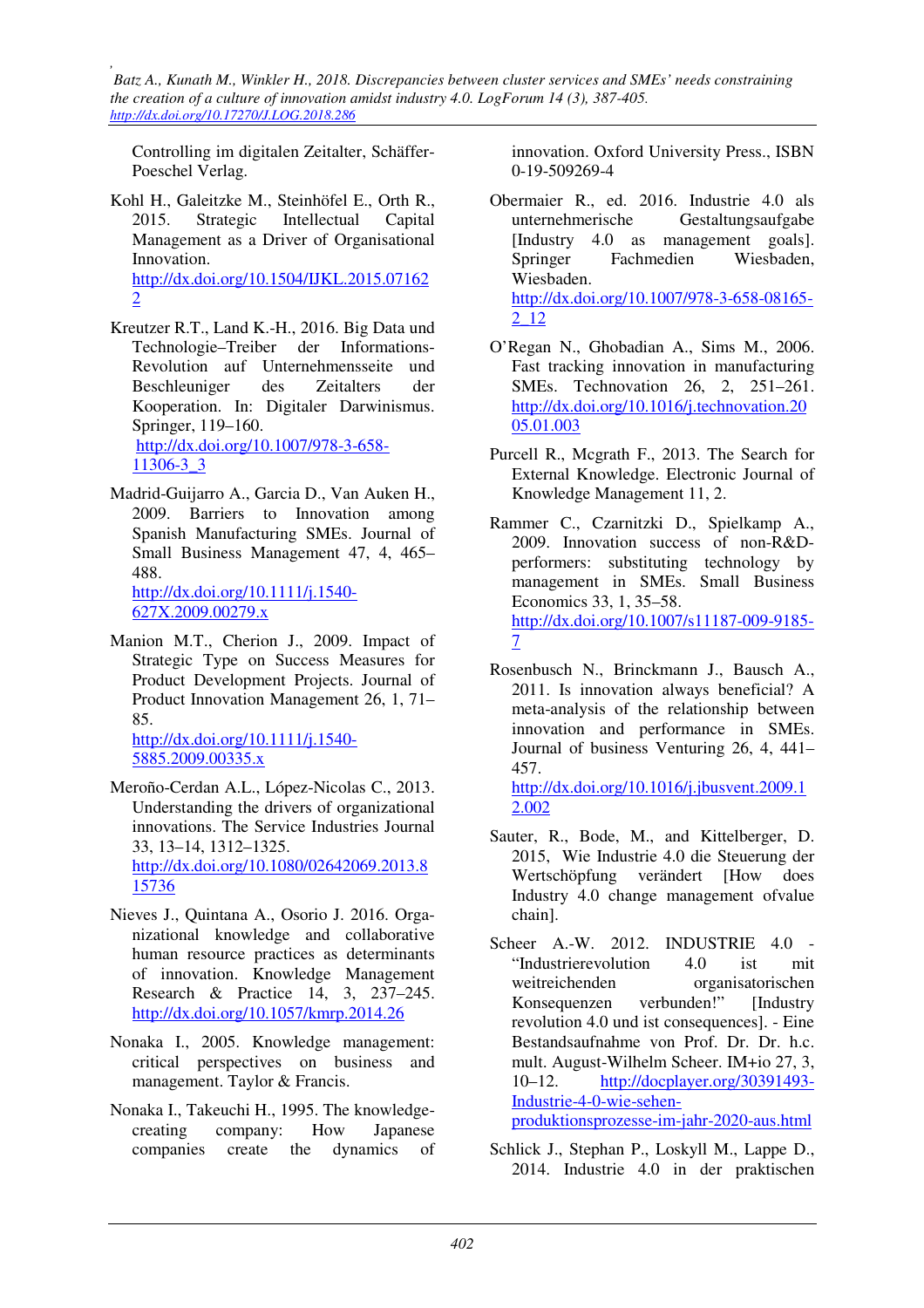Anwendung [Industy 4.0 in practise]. In: Industrie 4.0 in Produktion, Automatisierung und Logistik. Springer, 57–84. http://dx.doi.org/10.1007/978-3-658-04682- 8\_3

- Schmiele A., 2012. Drivers for international innovation activities in developed and emerging countries. The Journal of Technology Transfer 37, 1, 98–123. http://dx.doi.org/10.1007/s10961-011-9221 z
- Smith M., Busi M., Ball P., Van Der Meer R., 2008. Factors influencing an organisation's ability to manage innovation: a structured literature review and conceptual model.<br>International Journal of Innovation International Journal of Innovation Management 12, 04, 655–676. http://dx.doi.org/10.1142/S1363919608002 138
- Spath D., Ganschar O., Gerlach S., Hämmerle M., Krause T., Schlund S., 2013. Produktionsarbeit der Zukunft-Industrie 4.0 [Production in future of Industry 4.0]. Fraunhofer Verlag Stuttgart.
- Tsai W., 2001. Knowledge transfer in intraorganizational networks: Effects of network position and absorptive capacity on business unit innovation and performance. Academy of management journal 44, 5, 996–1004.

http://dx.doi.org/10.5465/3069443

Van de Vrande V., De Jong J.P., Vanhaverbeke, W., and De Rochemont, M. 2009. Open innovation in SMEs: Trends, motives and management challenges. Technovation 29, 6, 423–437. http://dx.doi.org/10.1016/j.technovation.20

08.10.001

- Van Wijk R., Jansen J.J., Lyles M.A., 2008. Inter-and intra-organizational knowledge transfer: a meta-analytic review and assessment of its antecedents and consequences. Journal of management studies 45, 4, 830–853. http://dx.doi.org/10.1111/j.1467- 6486.2008.00771.x
- Weßels D., 2014. Zukunft der Wissens- und Projektarbeit Neue Organisationsformen in vernetzten Welten [Future of projects of new organisation forms in network wolrd]. Symposion Publishing, Düsseldorf. ISBN 978-3-86329-620-9
- Weyer S., Schmitt M., Ohmer M., Gorecky D.,  $2015.$  Towards Industry  $4.0$ Standardization as the crucial challenge for highly modular, multi-vendor production systems. IFAC-PapersOnLine 48, 3, 579– 584. http://dx.doi.org/10.1016/j.ifacol.2015.06.1 43
- Zeng S.X., Xie X.M., Tam C.M., 2010. Relationship between cooperation networks and innovation performance of SMEs. Technovation 30, 3, 181–194. http://dx.doi.org/10.1016/j.technovation.20 09.08.003

# **RÓŻNICE POMIĘDZY USŁUGAMI KLASTROWYMI A POTRZE-BAMI MAŁYCH I ŚREDNICH PRZEDSIĘBIORSTW OGRANICZENIEM TWORZENIA KULTURY INNOWACYJNOŚCI INDUSTRY 4.0**

**STRESZCZENIE**. **Wstęp:** Sposób działalność małych i średnich przedsiębiorstw (MSP) jak i ich innowacyjność jest związany z ich uczestnictwem w sieciach innowacji. Dlatego też MSP skłaniają się do dołączania się do klasterów, aby przyspieszyć swój proces innowacji, podążyć za dynamiką branży oraz zwiększyć prawdopodobieństwa swojego dostępu do zewnętrznych zasobów i wiedzy. W efekcie, promocja atmosfery współpracy poprzez wspieranie synergii między menadżerami klastru oraz MSP sprzyja tworzeniu kultury innowacyjności. Dodatkowo, rozprzestrzenianie się nowych technologii, szczególnie w obszarze Industry 4.0., sprzyja współpracy, przyspiesza rozwój innowacyjności oraz stwarza nowe wyzwania przez MSP. Jednak z drugiej strony takie postępowania ujawnia różnice pomiędzy ofertą (klastery) a popytem (MSP), mogące opóźnić tworzenie kultury innowacyjności oraz pokazuje punkty krytyczne, w których zarówno klastery jak i MSP mogłyby zyskać przy prawidłowemu współdziałaniu.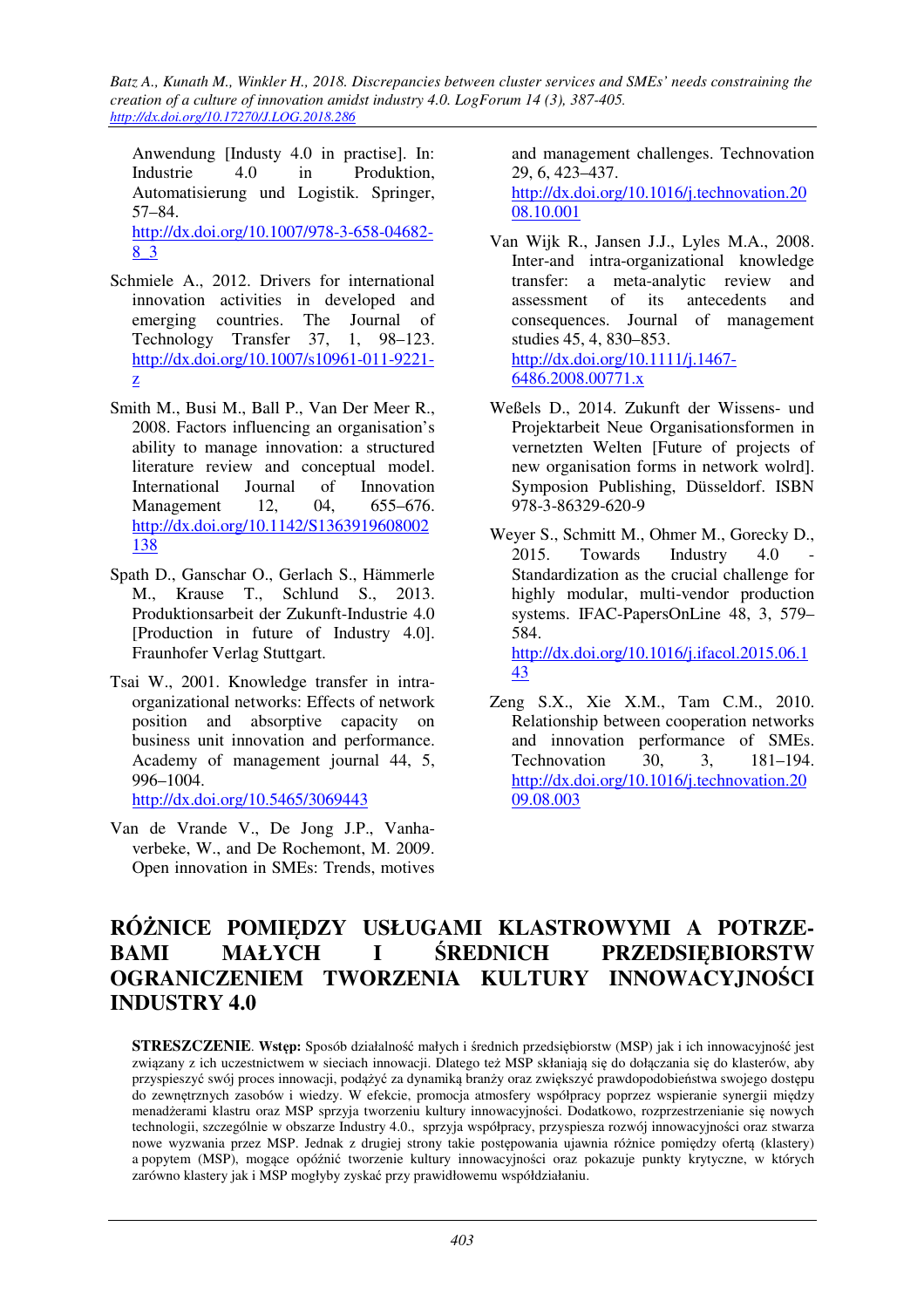*,* 

**Metody:** Analizie i ocenie poddano 120 praktycznych przypadków dotyczących wyznaczników innowacyjności. W oparciu o ta analizę, zaproponowano koncepcję tworzenia kultury innowacyjności. Dodatkowo w celu lepszego wglądu w relacje tworzenie kultury innowacyjności między klasterami a MSP, przeprowadzono odpowiednie badania empiryczne.

**Wyniki:** Analiza opisowa wykazało istotne problemy komunikacyjne i różnice pomiędzy organizacjami klasterowymi a MSP. Dodatkowo zrozumienie MSP odnośnie wymagań do budowy kultury innowacyjności jest raczej niskie. Chociaż organizacje klasterowe są ukierunkowane do dostarczania usług wspierających procesy innowacyjności ich członków, to jest zauważalna istotna różnica pomiędzy podażą i popytem w obrębie wszystkich faz zdefiniowanym w koncepcji.

**Wnioski:** Menadżerowie klastru mogą odgrywać ważną rolę w kształtowaniu innowacyjności poprzez dostosowanie oferowanych usług do zapotrzebowania na każdym etapie procesu innowacyjności. Co więcej, zwrócono uwagę na niezgodność pomiędzy podażą (klastru) a popytem (MSP) ograniczającą tworzenie kultury innowacyjności, szczególnie podkreślając problemy komunikacyjne. W związku z tym integracja kanałów komunikacyjnych ma kluczowy wpływ na zwiększenie kultury innowacyjności szczególnie w obrębie MSP. Podkreślono konieczność dalszych badań poszczególnych elementów w obrębie Industry 4.0 w celu zdefiniowania cech charakterystycznych kanałów komunikacyjnych, w szczególności wspierających akwizycję, asymilację i transformację wewnętrznej i zewnętrznej wiedzy w innowację.

**Słowa kluczowe:** wyznaczniki innowacyjności, kultura innowacyjności, sieci innowacyjności, zarządzanie klastrowe, małe i średnie przedsiębiorstwa (MSP)

**Część tej pracy została zaprezentowana w formie referatu podczas konferencji "24th International Conference on Production Research (ICPR 2017)", która odbywała się w Poznaniu między 30 lipca, a 3 sierpnia 2017 roku.** 

# **DISKREPANZEN ZWISCHEN DIENSTLEISTUNGEN DER CLUSTER-ORGANISATIONEN UND NACHFRAGE VON KMU BESCHRÄNKEND AUFBAU EINER INNOVATIONSKULTUR IM KONTEXT VON INDUSTRIE 4.0**

**ZUSAMMENFASSUNG. Einleitung:** Die Leistungsfähigkeit von KMU und ihre Innovationsfähigkeit sind mit ihrer Beteiligung an Innovationsnetzwerken verbunden. KMU neigen dazu, sich Clustern anzuschließen, um ihren Innovationsprozess zu beschleunigen, den Dynamiken der Branche standzuhalten und auf externes Wissen und Ressourcen zugreifen zu können. Die Förderung einer kooperativen Atmosphäre durch die Entwicklung von Synergien zwischen Clustermanagern und KMU kann den Aufbau einer Innovationskultur unterstützen. Darüber hinaus vereinfachen und beschleunigen moderne Informations- und Kommunikationstechnologien, insbesondere im Kontext von Industrie 4.0, die Zusammenarbeit zwischen verschiedene Innovationsagenten, wobei die Integration dieser Technologien KMU vor große Herausforderungen stellt. Dieser Beitrag identifiziert Diskrepanzen zwischen dem Angebot (Cluster) und der Nachfrage (KMU) von Dienstleistungen, die die Schaffung einer Innovationskultur unterstützen können, und hebt kritische Punkte hervor, an denen KMU und Cluster von einer angemessenen Interaktion und von modernen Technologien profitieren können.

**Methode:** Zunächst wurden 120 empirische Studien zur Analyse von Innovationsfaktoren ausgewertet. Auf Grundlage der ermittelten Faktoren und unter Berücksichtigung der notwendigen Beteiligung von KMU an Innovationsnetzwerken wird ein Konzept zur Unterstützung der Schaffung einer Innovationskultur in Unternehmen vorgeschlagen. Dieses Konzept wird durch die Untersuchung der potenziellen Vorteile von Industrie 4.0-Technologien ergänzt, die den Erwerb, die Anpassung und die Umwandlung von Wissen in Innovation unterstützen. Um einen besseren Einblick in die Beziehungen zwischen Cluster-Organisationen und KMU zu erhalten, wurde zusätzlich eine empirische Studie durchgeführt.

**Ergebnisse:** Die deskriptive Analyse zeigt, dass zwischen Cluster-Organisationen und KMU eindeutige Kommunikationsprobleme und Diskrepanzen vorliegen. Zudem ist das Verständnis von KMU für die Anforderungen zum Aufbau einer Innovationskultur eher gering. Obwohl Cluster-Organisationen Dienstleistungen zur Unterstützung der Innovationsprozesse ihrer Mitglieder anbieten, existiert eine Lücke zwischen den angebotenen und nachgefragten Dienstleistungen in allen definierten Phasen.

**Fazit:** Wir schlagen vor, dass Clustermanager eine überwiegende Rolle als Architekten und Regisseuren von Innovationen spielen sollen, indem sie ihre Dienstleistungen an die Anforderungen der einzelnen Phasen des Innovationsprozesses anpassen. Darüber hinaus zeigt die Untersuchung Diskrepanzen zwischen dem Angebot (Cluster) und der Nachfrage (KMU) von Dienstleistungen auf und hebt insbesondere Kommunikationsprobleme zwischen beiden Parteien vor. Die identifizierten Probleme behindern die Schaffung einer Innovationskultur. Daher ist die Integration innovativer Kommunikationskanäle zwischen Clustermanagern und KMU von entscheidender Bedeutung für die Förderung einer Innovationskultur in den entsprechenden Organisationen. In weiteren Untersuchungen sollte die